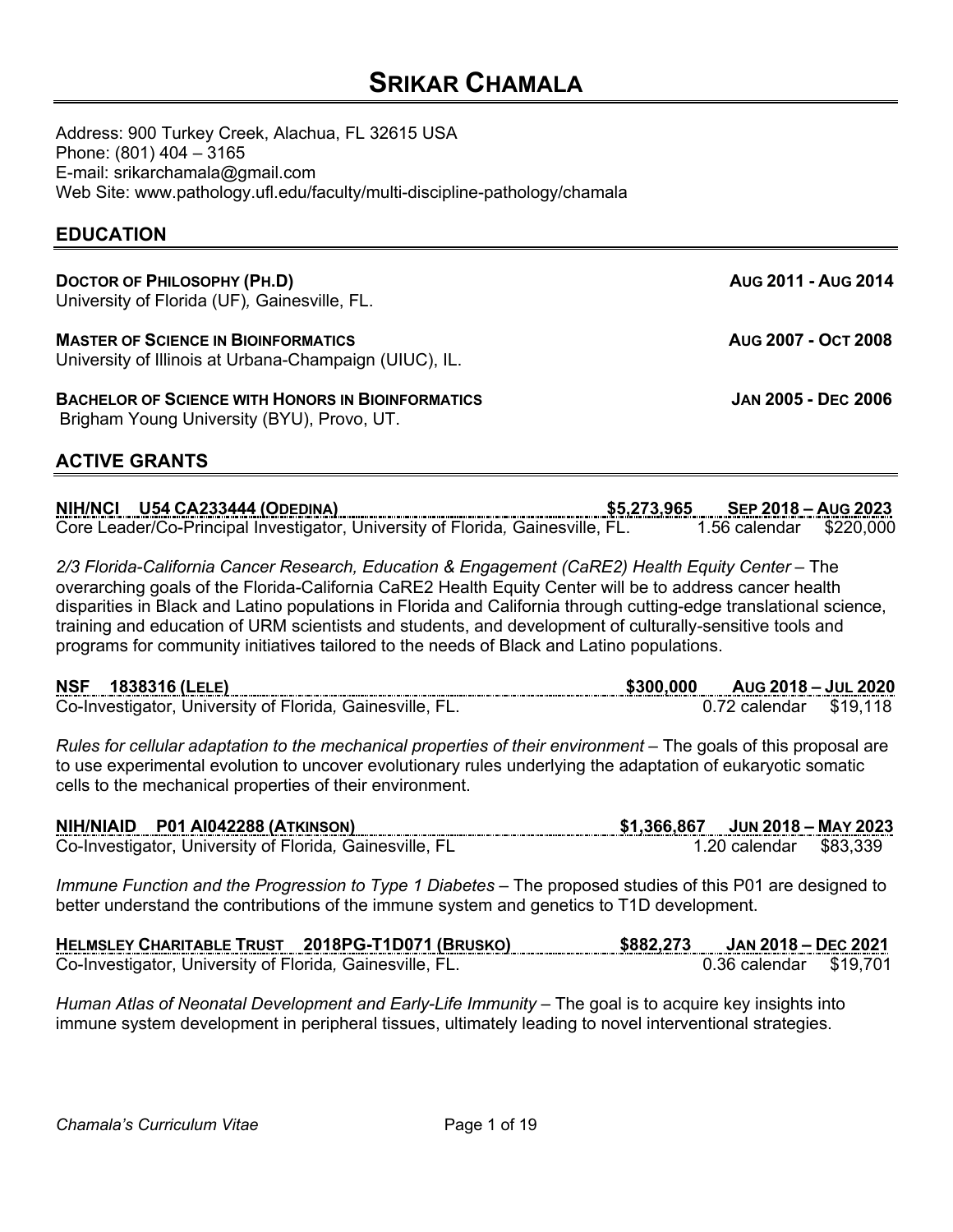| NIH/NIGMS PRO00024739 (LELE)<br>تحنيهن وينجين والمراج أحنيهن والحناجات والمناصر والمناصر والمنتجين والمنتجين والمنتجين والمنتجين والمنتجين والمنتجين<br>.<br>. |  |
|----------------------------------------------------------------------------------------------------------------------------------------------------------------|--|
| 1,391<br>My lab's budget is \$221.                                                                                                                             |  |

*Cellular Evolution on a Soft Biomaterial* – The purpose of this project is to develop a new line of research by establishing the concept of cellular evolution in soft environments. If successful, this research will reveal the genomic basis of cellular adaptation to the rigidity of the ECM, and will promote an appreciation for experimental evolution on biomaterials as a tool to engineer somatic cells.

Role: Co-Investigator

| LEIDOS BIOMEDICAL RESEARCH INC. (ODEDINA) | מחר, |
|-------------------------------------------|------|
| My lab's budget is $$10,000$              |      |

*Prostate Cancer Transatlantic Consortium (CaPTC) CPTAC Tissue Source Sites* – The purpose of this project is to provide high-quality, clinically annotated primary, untreated tumor specimens and whole or processed blood specimens from prostate cancer patients in West Africa.

Role: Co-Investigator (Training, Monitoring and Evaluation)

| NIH/NCI P20 SPORE             | <b>ODEDINA</b> | 2020 – 2023 |
|-------------------------------|----------------|-------------|
| My lab's budget is $$150,000$ |                |             |

*Florida-Transatlantic (FL-TA) Center for Cancer Disparities Translational Research (CaDTR) Center – Blacks* are disproportionately impacted by poor negative cancer care and outcomes. To address the cancer disparities experienced by Blacks in Florida, we are proposing to establish the CaDTR Center through the NCI P20 SPORE award mechanism. The overall goal of the CaDTR Center is to optimize cancer risk assessment, early detection, diagnosis and treatment for the development of new interventions to reduce health disparity in **Blacks** 

Role: Core Director/Core PI – (Bioinformatics, Statistics, and Data Management Core)

## **EDUCATIONAL ACTIVITIES**

### **FORMAL TEACHING**

*IPPR* – Informatics for Pathology Practice and Research

### **GENOMICS IN CLINICAL PRACTICE: PRECISION ONCOLOGY FALL 2019**

Department of Pathology, Immunology, and Laboratory Medicine, University of Florida, Gainesville, FL *Level*: Graduate Level *Credits*: 1

*Role*: Course Instructor

### **UNIX OPERATING SYSTEMS – IPPR SERIES SPRING 2018 & 2019**

Department of Pathology, Immunology, and Laboratory Medicine, University of Florida, Gainesville, FL *Level*: Graduate Level *Credits*: 1 *Role*: Course Developer and Director

**Chamala's Curriculum Vitae Community Chamala's Curriculum Vitae Community Community Page 2 of 19**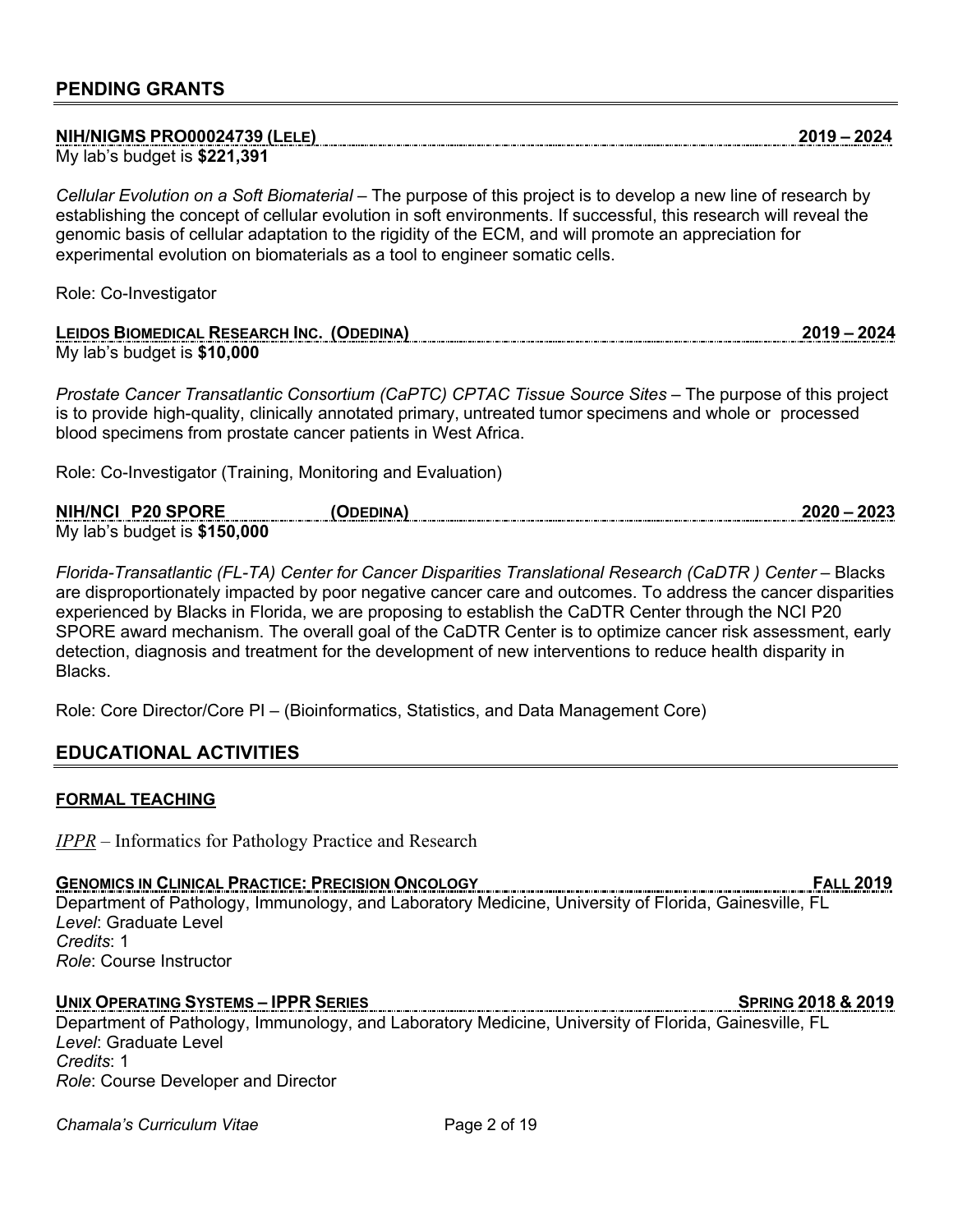# **PYTHON PROGRAMMING – IPPR SERIES SPRING 2018 & 2019**

Department of Pathology, Immunology, and Laboratory Medicine, University of Florida, Gainesville, FL *Level*: Graduate Level *Credits*: 1

*Role*: Course Developer and Director

# **BIG DATA ANALYSIS AND VISUALIZATION – IPPR SERIES SPRING 2018 & 2019**

Department of Pathology, Immunology, and Laboratory Medicine, University of Florida, Gainesville, FL *Level*: Graduate Level *Credits*: 1 *Role*: Course Developer and Director

Department of Biology, University of Florida, Gainesville, FL. *Level*: Undergraduate Level *Credits*: 3 *Role*: Graduate Teaching Assistant

### **INFORMAL TEACHING WORKSHOPS/TOPICS**

- Accessing EHR Data for Research
- Pathology Data Analytics and Reporting

## **ADVISOR/ADIVISING COMMITTEES**

### *Current*

- Keesha L. Roach (Advisor, Registered Nurse Post-doc Fellow, UF)
- Vektra L. Casler (Advisor, MD Post-doc Fellow at Pathology, UF)
- Joseph W Dean (Committee Member, PhD in Department of Infectious Disease & Immunology, UF)

### *Past*

- Vektra L. Casler (Advisor, MD Pathology Resident, UF, 2018-2019)
- Gerianee Ward (Advisor ReTOOL program summer trainee, UF, 2019)
	- $\circ$  Won first prize in the final research showcase presentation (competed against 19 participants)

# **PROFESSIONAL EXPERIENCE**

# **DIRECTOR OF BIOMEDICAL INFORMATICS | CLINICAL ASSISTANT PROFESSOR JULY 2017 TO PRESENT**

Department of Pathology, Immunology, and Laboratory Medicine, University of Florida, Gainesville, FL

**Clinical Bioinformatics**: I am the founder and leader of clinical bioinformatics at UF Health Pathology Laboratories. We develop custom genotyping and next-generation sequencing (NGS) clinical assays, bioinformatics data analysis & management workflows, and solutions for integrating genomic data into lab information systems (LIS) and electronic health records (EHR). Our current precision medicine assays include detection of SNVs, Translocations, CNVs, and MSIs in clinical oncology and pharmacogenomics tests. My group has developed and is currently adding new functionalities to an in-house web application called "DNAVault", which houses genomic variant data from UF Health precision oncology tests. DNAVault is currently being used for clinical quality control by our molecular pathologists and clinical staff through a webbased interface for data retrieval. My group plans to expand it further for research purposes after implementing appropriate consenting and de-identification processes. We are also working on a research project involving prototyping HL7 FHIR-enabled Genomic Data Server.

**GENETICS FALL 2011 & SPRING 2013**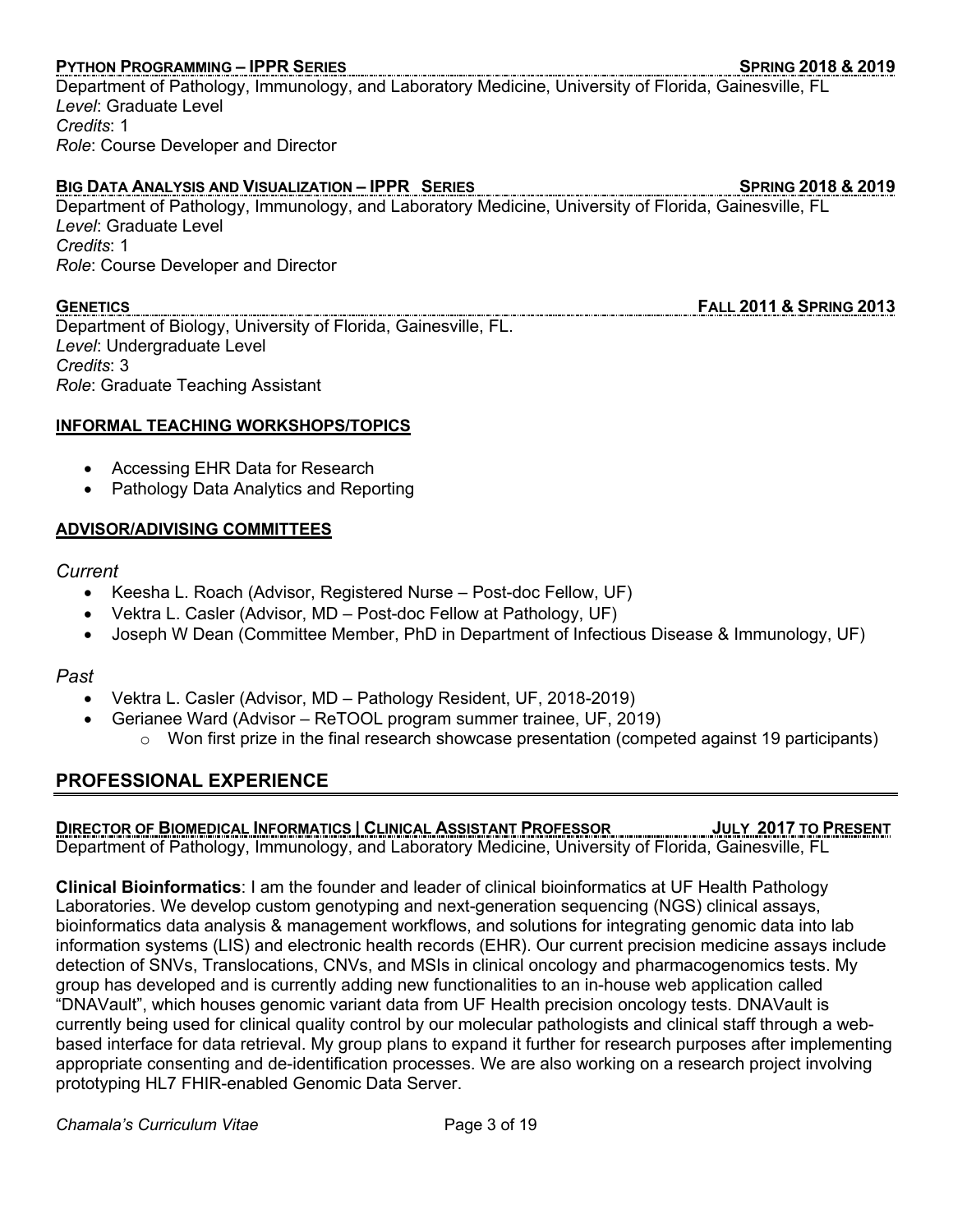**Translational Bioinformatics Research**: My research expertise is specifically in the area of Bioinformatics and Genomics, where I have made several original contributions in the areas of alternative splicing, comparative genomics, genome sequencing and annotation, genome evolution, genetic marker development, genetic variant calling, and genome wide association studies. My scientific contributions have been published in high-impact journals, including Science, Nature, PNAS, and Genome Biology, and highlighted by news outlets across the globe. The current focus of my research is in understanding the genetic basis for human cancers and type 1 diabetes using genomics technologies and clinical metadata. Currently at University of Florida (UF), I lead bioinformatics efforts in **t**ype 1 diabetes (PO1 Award # AI042288), and NCI-supported cancer disparity grants, Florida-California CaRE2 Health Equity Center(U54 Award # CA233444) **and** NCI-EGRP supported Prostate Cancer Transatlantic Consortium (CaPTC) (http://epi.grants.cancer.gov/captc/).

**Clinical Laboratory Informatics**: I provide informatics leadership in development and optimization of informatics processes and workflows at UF Health Pathology Laboratories. This involves (1) implementation of various lab tests and work flows in lab information systems (LIS) – EPIC Beaker, (2) laboratory data exchange interfaces between internal and external electronic health systems, and (3) laboratory data harmonization. I have formal training in EPIC Beaker (Clinical Pathology module).

**Pathology Data Analytics**: I lead efforts at UF Health Pathology Laboratories for creating centralized interactive dashboards and reports by consolidating data from various UF Health data sources such as EpicCare (EHR), EPIC Beaker (LIS), and others. These dashboards and reports are used by administrative and operational faculty and staff for tracking and improving laboratory test utilization, send out test management, specimen logistics, clinical testing reimbursements, resource management, test volumes, business opportunities, and quality improvement research.

**Digital Pathology**: I have led the implementation and evaluation of live microscopy, whole slide imaging and remote gross specimen viewing technologies at UF Health. I am currently working on implementing informatics solutions for managing UF pathology image repositories, their integration with clinical data, and enabling their use for research.

**Teaching:** My goal is to build informatics skills among pathology/medical students, residents, fellows, staff, and faculty in both clinical/anatomic and experimental divisions. I have created and implemented an Informatics for Pathology Practice and Research (IPPR) course series in the department of Pathology, Immunology and Laboratory Medicine at the University of Florida. IPPR course series classes currently cover Python Programming Language, Advanced Data Analysis & Visualization, and Unix Operating Systems with plans to include other key informatics courses. I also offer workshops in (1) Accessing EHR Data for Research and (2) Pathology Data Analytics and Reporting. I am currently working on implementing a new "Clinical Bioinformatics" graduate certificate program at UF and also developing four-week Pathology Resident informatics rotation program in my lab.

# **CLINICAL BIOINFORMATICS FACULTY (ASSISTANT SCIENTIST)** MAY 2016 TO JULY 2017

Department of Pathology, Immunology, and Laboratory Medicine, University of Florida, Gainesville, FL

Developed next-generation sequencing clinical assays and data management for **personalized cancer medicine**. Additionally, I conducted research for understating genetic basis for **cancer** and **Type 1 diabetes** using sequencing and array-based genomics technologies.

Dr. Patrick Concannon's Lab, University of Florida, Gainesville, FL

As a Bioinformatics Scientist at University of Florida Genetics Institute in Dr. Patrick Concannon's lab, my research involves bioinformatic analyses of array and sequence-based data sets from several different projects in the laboratory. Below are brief details of the some of the main projects that I impacted.

**BIOINFORMATICS SCIENTIST JANUARY 2014 TO MAY 2016**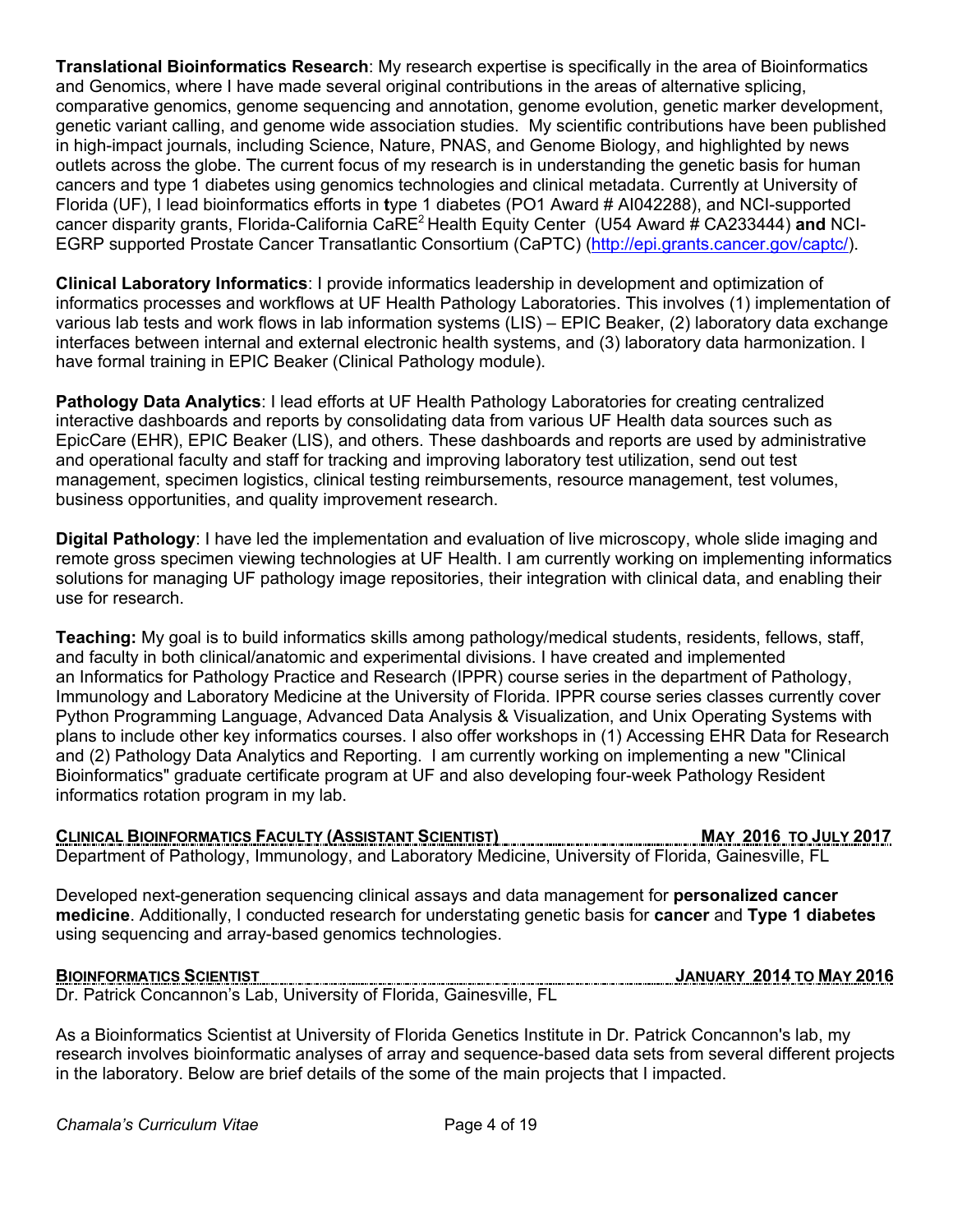**Identification of genomic sequence variants associated with contralateral breast cancer in WECARE Study**

The Women's Environment, Cancer, and Radiation Epidemiology (WECARE) Study was designed to identify genetic and environmental determinants of contralateral breast cancer (CBC). The study I am working on currently involves 1,536 WECARE Study participants, who underwent full mutation screening for cancer related genes *ATM* and *PPM1D* using targeted re-sequencing of these genes. Studying these genetic variations in *ATM* and *PPM1D* will help understand their interactions with cancer treatments and the association with second primary cancers.

**Expression quantitative trait loci (e-QTL) to identify associations between genotype and gene expression in human Type 1 diabetes (T1D)**

Most of the top SNPs that are associated with human Type 1 diabetes (T1D) in previously published GWAS studies are not located in coding regions. In this project we attempt to identify possible regulatory roles for these mutations. One of these regulatory roles that I am investigating is associations between genotype and gene expression in T1D using genotype and expression arrays derived from various cell types isolated from T1D human patients and controls.

## **Human exome sequencing in T1D families**

In this study we are searching for rare, highly penetrant risk variants by sequencing exomes of 114 probands of high-risk T1D families defined as having three or more siblings diagnosed with T1D at early ages.

Responsibilities include:

- Developed quality control methods and pipelines for NGS, array based genotyping and microarraybased gene expression datasets.
- Performed NGS data alignments using BWA-MEM and implemented post-alignment QC methods.
- Explored and evaluated various variant callers like GATK, FreeBayes, VarScan and bcftools for their effectiveness.
- § Developed high-throughput variant calling computational pipelines (in **Python**) for targeted and exome sequencing.
- Implemented variant filtering and annotation pipelines using ANNOVAR, SnpEff, and VEP software.
- § Genetic variations and their annotations were explored using integrated database framework called GEMINI.
- § Explored and evaluated various e-QTL computational frameworks like eQtlBma, eQTLA, and Matrix eQTL.
- Developed R software programming based visualization scripts.

### **LEAD BIOINFORMATICIAN** (PART-TIME) **AUGUST 2014 TO MAY 2016** RAPiD Genomics, Gainesville, FL

RAPiD Genomics is a DNA genotyping and genetic data analysis company. They provide the full suite of tools and analytical methods to researchers and breeders that wish to characterize genetic variation and/or advance breeding.

Responsibilities include:

- Lead bioinformatics related projects.
- § Develop and improve high-throughput and efficient bioinformatics methodologies and pipelines for costeffective DNA genotyping and probe design.

# **GRADUATE RESEARCH ASSISTANT JULY 2011 TO AUGUST 2014**

Dr. Brad Barbazuk Lab, University of Florida, Gainesville, FL

**Project: Examine the evolutionary conservation and divergence of alternative splicing (AS)** This study investigated the evolutionary conservation and divergence of AS patterns in genes duplicated by independent whole genome duplication events during the evolutionary histories of flowering plants.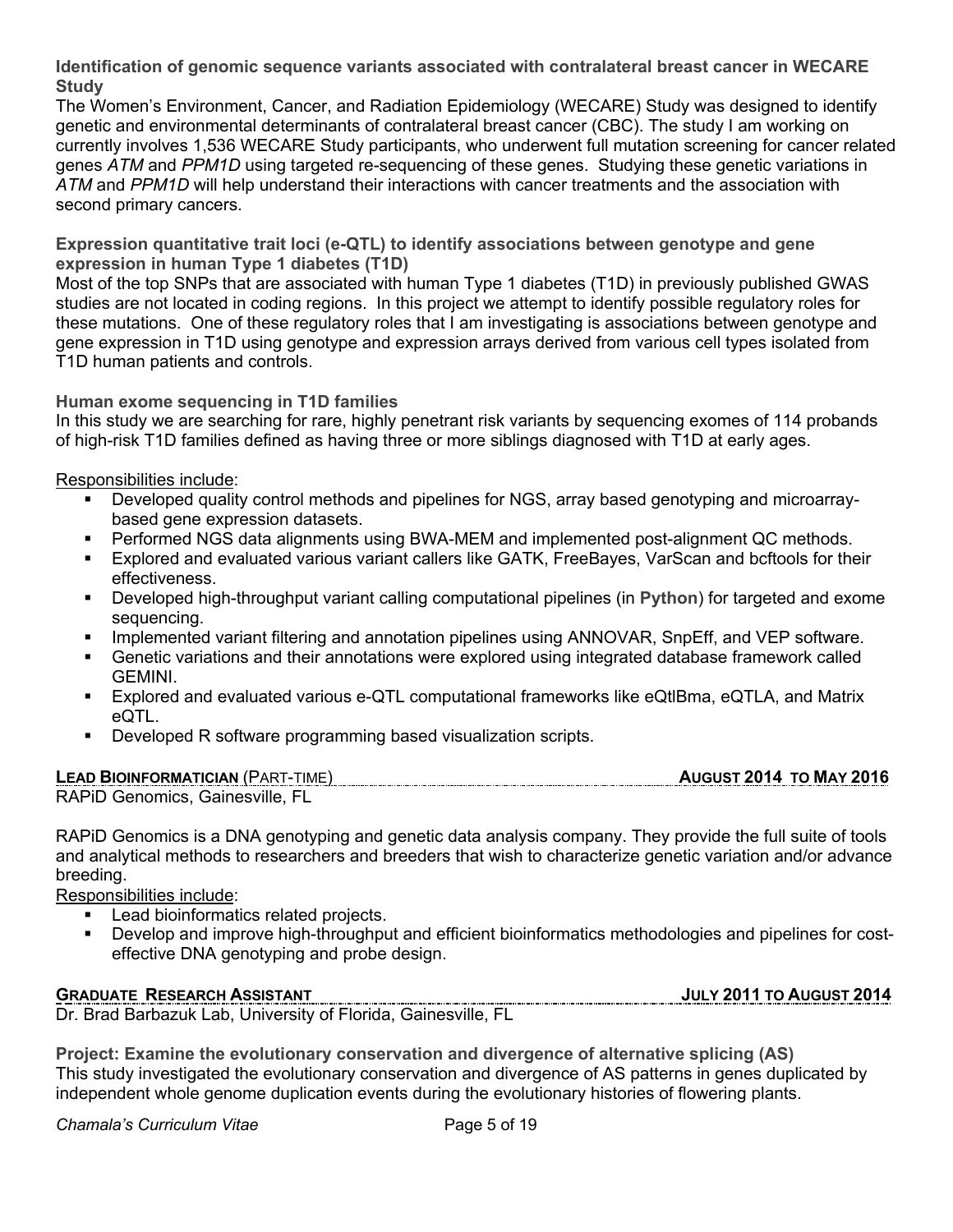Responsibilities include:

- Transcriptome sequence collection and quality filtering.
- § Transcriptome assembly using Trinity, Cufflinks, and Newbler.
- Global AS events identification using PASA.
- Gene orthogrouping using OrthoMCL.
- Investigated correlation between gene methylation patterns and AS events in plants.
- Developed software pipeline for identifying conserved cross species AS events.
- Developed software pipeline for analyzing fate of AS events in duplicated genes from recent WGD.

## **Project: The** *Amborella* **Genome Project: Generating a reference sequence for angiosperm evolutionary analysis**

This project generated a high-quality genome sequence for the non-model plant *Amborella*, using a **novel and relatively inexpensive genome assembly and validation strategy** facilitated by next-generation sequencing (NGS) technologies, *fluorescence in situ hybridization* (FISH), and Whole Genome Mapping. Until now, extensive genomic resources like genetic and physical maps were essential for generating high-quality genome sequences of species with large and complex genomes, which is a expensive and labor intensive process. Results from these studies were published as two publications at *Science* journal and are listed above under peer-reviewed publications as *Chamala et al., 2013* and *Amborella Genome Consortium 2013*.

## Responsibilities include:

- § **Quality filtering and screening** of sequenced data, for organellar contaminants, short read lengths, poor quality, artificial duplicates, and chimeras.
- § *De novo* sequence assembly using **Newbler**.
- **Monitoring assembly progress.**
- § Super-scaffolding of *de novo* assembled scaffolds using **OpGen's Genome-Builder**™.
- § Evaluation of fidelity of assembly mainly using combination of chromosomal **FISH** (fluorescence in situ hybridization) analysis and **OpGen's whole genome mapping** (optical mapping).
- Evaluating the potential of OpGen's Genome-Builder™ to serve as a surrogate to using long-range PE libraries (like BAC ends) to increase the contiguity of a genome assembly.
- § To construct a highly comprehensive training set of well annotated *Amborella* genes, and then use this set to re-train **TWINSCAN** *ab initio* **gene finder** to accurately identify genes in the *Amborella* whole genome sequence.

### **BIOINFORMATICS RESEARCH SCIENTIST** (PART-TIME) **AUGUST 2013 TO DECEMBER 2013** RAPiD Genomics, Gainesville, FL

RAPiD Genomics is a DNA genotyping and genetic data analysis company. They provide the full suite of tools and analytical methods to researchers and breeders that wish to characterize genetic variation and/or advance breeding.

Responsibilities include:

- § Developed high-throughput and efficient bioinformatics methodologies and pipelines for cost-effective DNA genotyping and probe design.
- **■** Improved methods for sequence variant discovery.

## **BIOLOGICAL SCIENTIST** (COMPUTATIONAL BIOLOGY) **FEBRUARY 2009 TO JUNE 2011**

Dr. Brad Barbazuk Lab, University of Florida, Gainesville, FL

As a Biological Scientist in computational biology at UF's Genetics Institute in Dr. Brad Barbazuk's lab, I was involved in wide variety of genomic and transcriptomic projects. Below are brief details of the some of the main projects that I impacted.

**Project: Computational gene prediction in Tomato Whole Genome**

**Chamala's Curriculum Vitae Community Chamala's Curriculum Vitae Community Chamala**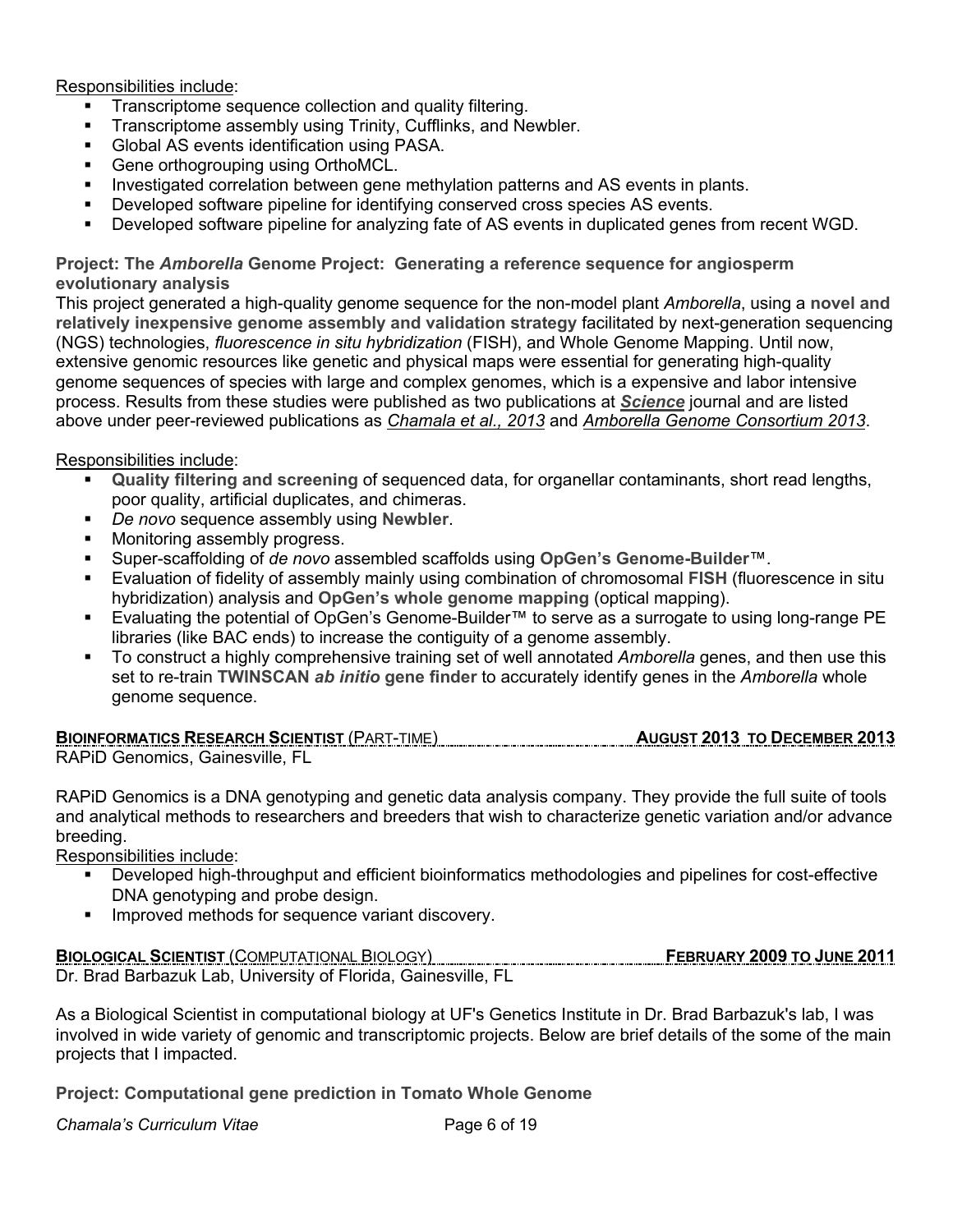A computational pipeline was developed to construct a highly comprehensive training set of well annotated tomato genes, and then used this set to re-train TWINSCAN *ab initio* **gene finder** to accurately identify genes in the tomato whole genome sequence. The tomato specific version of TWINSCAN is integrated into the tomato whole genome sequencing project annotation pipeline. This work is published and listed above under peer-reviewed publications as *Tomato Genome Consortium, 2012*.

# **Project: Strawberry global gene expression**

A novel computational approach was developed to obtain comprehensive coverage of the cultivated strawberry (*Fragaria* × *ananassa* Duchesne) transcriptome. This study led to the identification of large number of **novel expressed genes**, and thus substantially increasing the available expressed sequence information in the genus. Predictions of **cellular localization and function** were made for these expressed genes by using tissue pool tags sequencing information. This information allows the design of molecular markers that can speed development of new cultivars to meet challenges, such as emerging pathogens, high labor and fuel costs, and diminishing water resources, to name a few. This work was published and listed above under peerreviewed publications as *Folta et al., 2010*.

**Project: Genome evolution in natural populations and synthetic lines of** *Tragopogon* This project involved understanding the impact of polyploidization on **genome evolution** and gene function using Tragopogon (sunflower family) as a model organism. Computational pipelines were developed to accelerate the identification of differential gene expression, gene loss, and gene gain events in a highthroughput manner in the polyploids compared to their diploid parent. This work was published and listed above under peer-reviewed publications as *Buggs et al., 2010* and *Buggs et al., 2012*.

## Responsibilities include:

- § **Genome and transcript sequence assemblies**.
- § Characterization and **annotation** of genomes and transcriptomes.
- § **Polymorphism discovery** and **gene expression analysis**.
- § Develop computational pipelines to automate various biological data analysis.
- § Review genome annotation, bioinformatics research procedures, literature, and evaluate their impact on research goals.
- Perform scientific experiments for analysis and standardization.
- § Prepare written reports of research findings for publication and presentation.
- § **Train graduate students** and biologists at UF in the use of new bioinformatics methods.
- Identifying, implementing and maintaining available software packages that will aid our research projects and developing software and analysis methods when required to complete the research.

**FUNCTIONAL ARCHITECT** (INTERNSHIP) **JUNE TO DECEMBER 2008** Monsanto, Technology Pipeline Solutions, St. Louis, MO

Monsanto is a leading multinational agricultural biotechnology corporation. I worked in Pipeline Management Team (PMT) of **LEADS** project; it's a joint Biotechnology and IT project aimed to develop Integrated Pipeline Reporting (IPR) tool, automate process tracking, and optimize work flow process for Monsanto's Biotechnology pipeline.

Responsibilities include:

- As part of PMT team, served as liaison between Biotechnology and software application development teams to enhance Biotechnology pipeline process.
- § Captured and analyzed "**As Is**" business process and proposed improved "**To Be**" business processes using **BEA AquaLogic BPM** suite.
- § Calculated **business value** metrics for **Gap Analysis** between "As Is" and "To Be" processes.
- § Developed **user interface** (UI) screen flow prototypes using **Axure RP Pro** and presented to end users and development team for feasibility and feedback.

**Chamala's Curriculum Vitae Community Chamala's Curriculum Vitae Community Community Page 7 of 19**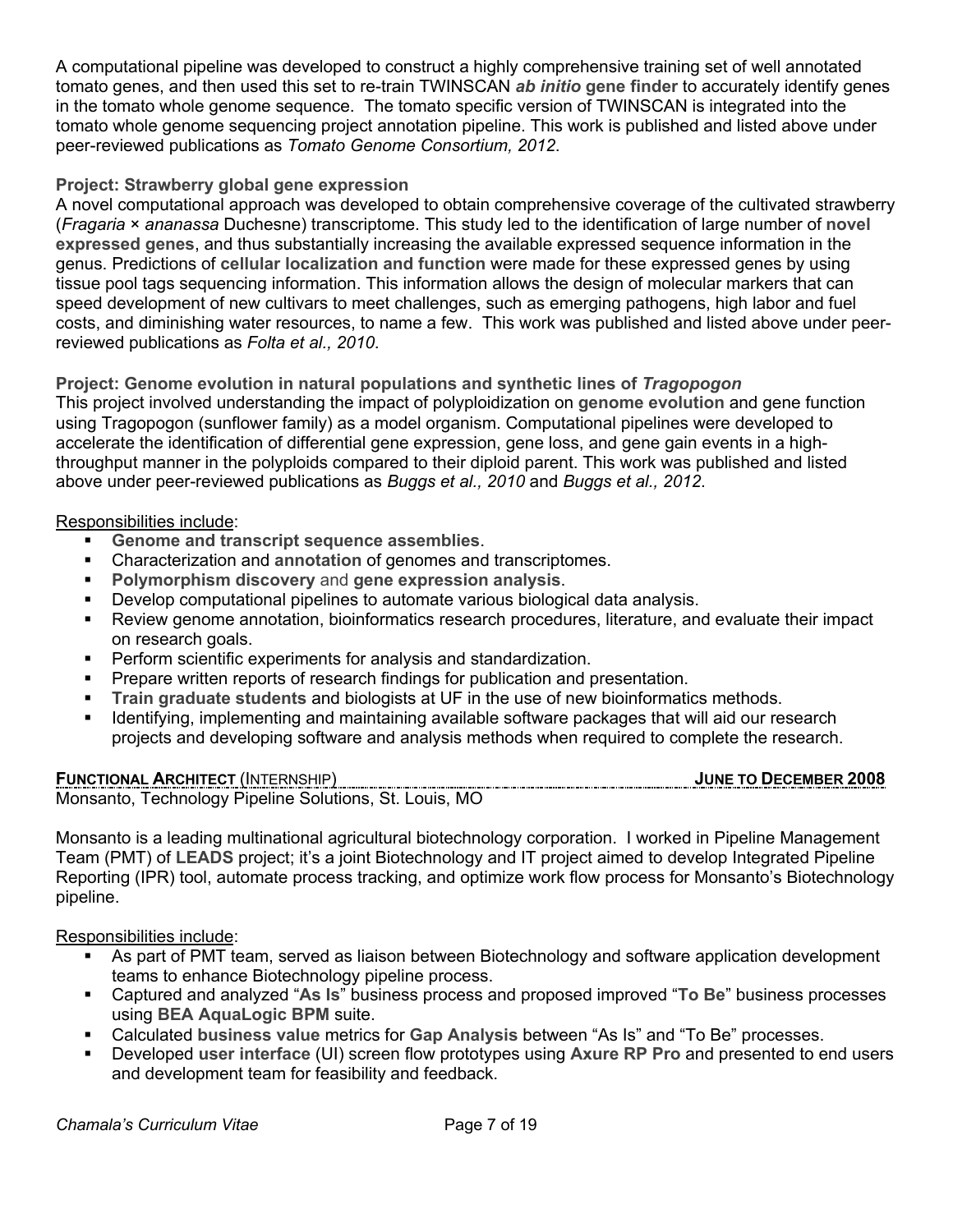- § Translated business requirements into **Test Driven Requirements** (TDR), which were then passed on to software development and testing teams.
- **Participated in Bug bash meetings and helped in analyzing bugs and prioritizing bug fixes.**

# **BIOINFORMATICS RESEARCH ASSISTANT AUGUST 2007 TO MAY 2008**

Dr. Matthew Hudson Laboratory, University of Illinois, Urbana-Champaign, IL

Responsibilities include:

- § Assembly **simulation** of genomic reads produced by Sanger, 454, and Solexa sequencing technologies for **quality** and **cost efficiencies**.
- § Short read sequence analysis and functional annotation in *Polistes metricus* (Paper Wasp).
- § Developing Sequence annotation pipelines using **distributed processing** and web-based interfaces using **Perl**, **MySQL**, **PHP**.

### **PROGRAMMER ANALYST FEBRUARY TO AUGUST 2007** Regal Computer Systems, Consultant for Michigan Information Technology Dept, Lansing, MI

Goal of **BRIDGES** project is to automate eligibility and benefit determination for Michigan's Cash, Medical, Food, and Child Day Care Assistance programs.

Responsibilities include:

- § Developed Multi-Tier Web applications using **Java**, **J2EE**, **JSP**, **Servlets**, **EJB 2.1**, **JDBC**, **XML**, **HTML**, **JavaScript**.
- § Used software revision control tool **Rational ClearCase** and work-flow automation tool **Rational ClearQuest**.
- § Worked on **Oracle** 10g/9i, SQL, PL/SQL, Stored Procedures, **TOAD**, **PL/SQL** Developer.
- § Developed Financial Management reports using **Crystal Report 11**.
- § Developed **Shell Scripts** for Batch Programs in **UNIX** environment.
- § Scheduled and managed batch jobs using **OPCON 3.11.05** scheduler.

**RESEARCH ASSISTANT JANUARY TO DECEMBER 2006**

Dr. David Belnap Laboratory, Dept of Chemistry and Biochemistry, BYU, Provo, UT

Responsibilities include:

- § Examined the **conserved secondary structure** in RNA of poliovirus.
- § This information will help to develop a model for **RNA folding** and also to identify those nucleotides involved in RNA folding. This will be used in conjunction to another project to determine RNA fold by 3D electron microscopy.

# **RESEARCH ASSISTANT JANUARY 2005 TO DECEMBER 2006**

Dr. David McClellan Laboratory, Dept of Integrative Biology, Brigham Young University, Provo, UT

Responsibilities include:

- § Examined specific **single nucleotide polymorphisms** (SNPs) in the **mtDNA** of the Pima Indian population of the Sonora desert, focusing on genes coding for electron transport chain proteins which affect efficiency of energy metabolism, thereby affecting survival during historical famines and resulting in obesity during extended times of plenty.
- § Determined the effect of **natural selection** acting on these residues, and made inferences regarding these mutations as selective adaptations in particular dietary environments.

**SOFTWARE PROGRAMMER NOVEMBER 2005 TO MARCH 2006**

Office of Information Technology - Engineering, Brigham Young University, Provo, UT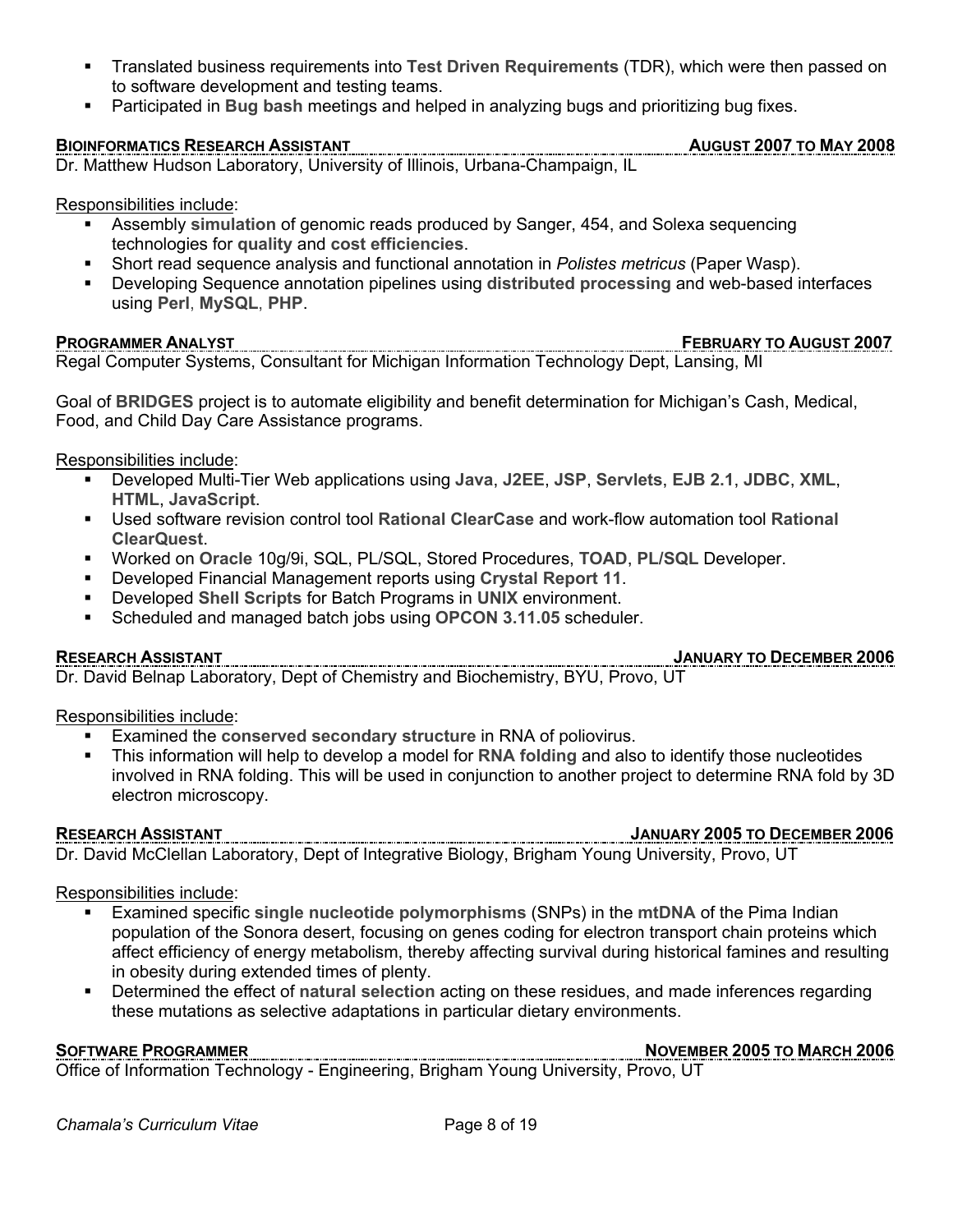Responsibilities include:

- § Developed web applications in **C** with embedded **SQL**.
- Debugged and maintained software code written by other software developers.
- § Developed web pages using **HTML**, **DHTML**, **PHP**, **CSS**.

**RESEARCH TRAINEE JUNE TO AUGUST 2004**

Dr. Satyabrata Nandi Laboratory, Cancer Research Laboratory, University of California, Berkeley, CA

Responsibilities include:

- **RNA extraction** from frozen mammary tissues of various rat groups.
- § RNA amplification using real-time **RT-PCR**.
- § Staining and labeling of mammary tissue using **Immunocytochemistry** technique.

# **PUBLICATIONS**

**†** *Indicates equal contributions* **Citations: 2500+**

### **In Preparation**

Note: "In Preparation " articles are close to be finished manuscripts that are waiting for review by co-authors or undergoing final revisions.

- **1.** Seifert, R. P., Casler, V. L., Al Qaysi, N., Flax, S., & Chamala, S. Data-Driven Quality Improvement in the Modern Histology Lab. *In Preparation* (Journal of Pathology Informatics).
- **2.** Cameron, M. E., Chamala, S., Underwood, P. W., Lai, J., Judge, A. R., & Trevino, J. G. Unique Genetic Signatures Underlie Divergent Biology in Ethnically Diverse Patients with Pancreatic Cancer: An Exploratory Study Using Whole-exome Sequencing. *In Preparation*.
- **3.** Riner, A. N., Underwood, P., Yang, K., Chamala, S., Qiu, P., & Trevino J. G. Hispanics have Improved Overall Survival with Pancreatic Ductal Adenocarcinoma regardless of Treatment Facility. *In Preparation*.
- **4.** Casler, V. L., & Chamala, S. Implementation and Evaluation of Live Microscopy and Whole Slide Imaging Instruments. *In Preparation* (Journal of Pathology Informatics).
- **5.** Casler, V. L., & Chamala, S. Investigating Remote Gross Specimen Viewing Technologies to Supplement Remote Frozen Section Diagnosis. *In Preparation* (Journal of Pathology Informatics).
- **6.** Chamala, S., Bacher, Rhonda., Perry, D. J., Williams, M., Wasserfall, C., Brusko, T. M., Atkinson, M. A., Haller, M. J., Campbell-Thompson, M., and Concannon, P. Role of genetic factors in determining pancreas weight in type 1 diabetes. *In Preparation*.
- **7.** Ardissonea, A. N., Kemppainena, K. M., Chamala, S., Conesaa, A., Concannon, P., Tripletta, E. W., & the TEDDY Study Group. Association of the gut microbiota with genetic risk factors for T1D. *In Preparation*.

### **Under Review/Accepted**

**8.** Balzano-Nogueira, L., Ramirez, R., Zamkovaya, T., Dailey, J., Ardrissone, A.N., Chamala, S., Schatz, D., Haller, M., Concanon, P., Triplett, E. W., Conesa1 Ana., & the TEDDY Study Group. Integrative Omics data analysis of TEDDY data reveal ROS, lipid metabolism impairment and inflammatory abnormalities prior to onset of islet autoimmunity Association of the gut microbiota with genetic risk

**Chamala's Curriculum Vitae Chamala's Curriculum Vitae Chamala**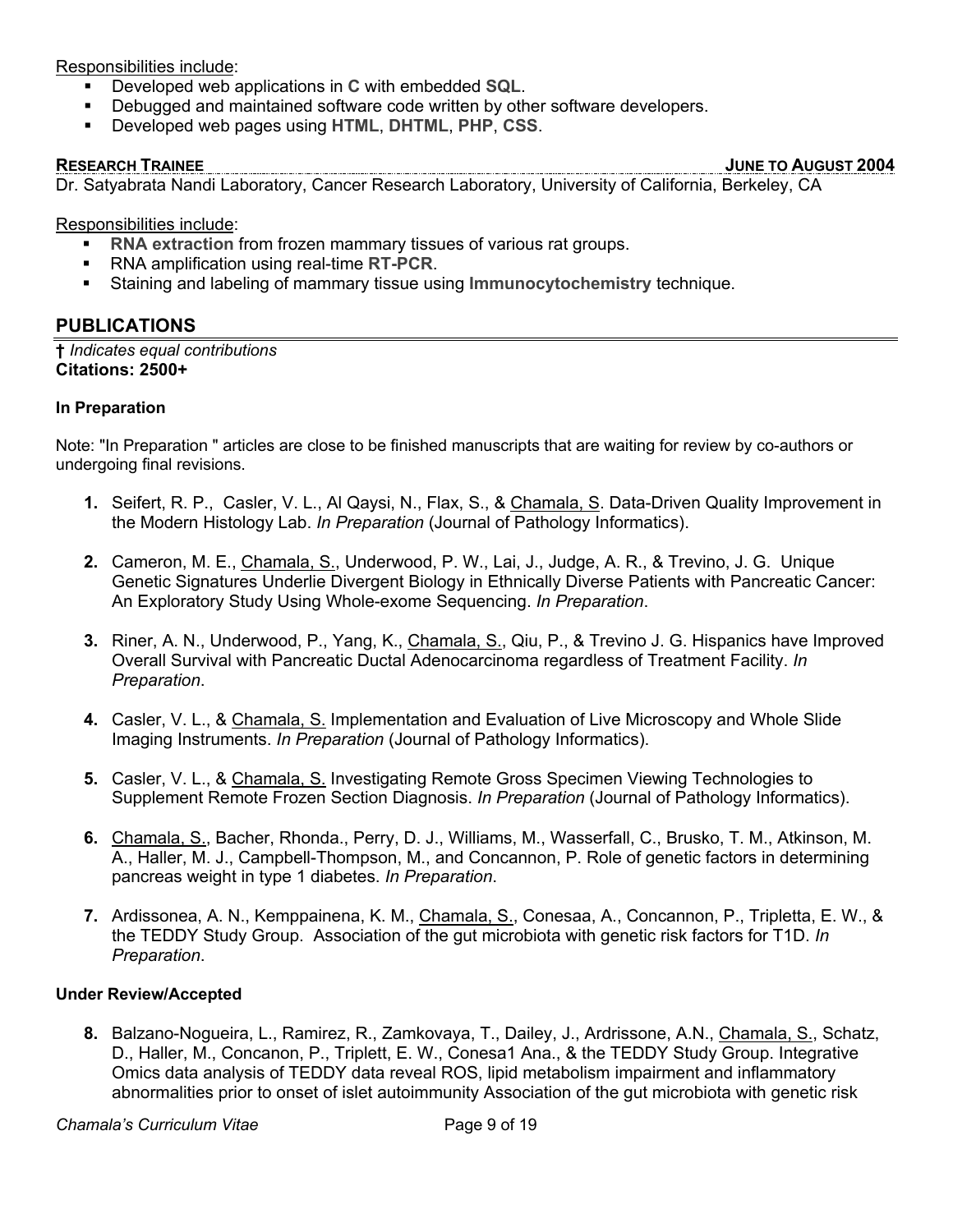factors for T1D. *Under Review* (Nature Communications).

- **9.** Maness, H. T. D., Behar-Horenstein, L. S., & Chamala, S. Informatics Training for Pathology Practice and Research in the Digital Era. *Under Review* (Academic Pathology)
- **10.** Carr, A. L. J., Perry, D. J., Lynam, A. L., Chamala, S., Flaxman, C. S., Sharp, S. A., Ferrat, L. A., Jones, A. G., Beery, M. L., Jacobsen, L. M., Wasserfall, C. H., Campbell-Thompson, M. L., Kusmartseva, I., Posgai, A., Schatz, Desmond. A., Atkinson, M. A., Brusko, T. M., Richardson, S. J., Shields, B. M., & Oram, R. A. Histological Validation of a Type 1 Diabetes Clinical Diagnostic Model for Classification of Diabetes. *Under Review* (Diabetes Care)

# **Published Original Research**

- **11.** Roach, K., Yao, Y., Chamala, S., Black, V., Ahn, H., Fillingim, R., Ezenwa, M., Schlaeger, J., Suarez, M., Molokie, R., Wang, Z., & Wilkie, D. (2019). (128) Haplotype Analysis of COMT SNPs Associated with Pain Intensity and Acute Care Utilization in Adults with Sickle Cell Disease. *The Journal of Pain, 20(4), S8.*
- **12.** Rendon-Anaya, M., Ibarra-Laclette, E., Bravo, A. M., Lan, T., Zheng, C., Carretero-Paulet, L., Perez-Torres, C. A., Chacon-Lopez , A., Hernandez-Guzman, G., Chang, T., Farr, K., Barbazuk, W. B., Chamala, S., Mutwil, M., Shivhare, D., Alvarez-Ponce, D., Mitter, N., Hayward, A., Fletcher, S., Rozas, J., Gracia, A. S., Kuhn, D., Barrientos-Priego, A. F., Salojarvi, J., Librado, P., Sankoff, D., Herrera-Estrella, A., Albert, V. A., & Herrera-Estrella, L. (2019). The Avocado Genome Informs Deep Angiosperm Phylogeny, Highlights Introgressive Hybridization, and Reveals Pathogen Influenced Gene Space Adaptation. *Proceedings of the National Academy of Sciences*, 201822129.
- **13.** García, N., Folk, R.A., Meerow, A.W., Chamala, S., Gitzendanner, M.A., de Oliveira, R.S., Soltis, D.E., & Soltis, P.S. (2017). Deep reticulation and incomplete lineage sorting obscure the diploid phylogeny of rain-lilies and allies (Amaryllidaceae tribe Hippeastreae). *Molecular Phylogenetics and Evolution*, 111, pp.231-247.
- **14.** Patel, V., Wilkinson, E. J., Chamala, S., Lu, X., Costagno, J., and Rush D. (2016). Endometrial thickness as measured by transvaginal ultrasound and the corresponding histopathologic diagnosis in women with postmenopausal bleeding. *International Journal of Gynecological Pathology*, 36(4), 348- 355.
- **15.** Alam, S. G., Zhang, Q., Prasad, G., Li, Yuan., Chamala, S., Kuchibhotla, R., Birendra, K.C., Aggarwal, V., Shrestha, S., Jones, A., Levy S., Roux, K., Nickerson, J., & Lele, T. P. (2016). The mammalian LINC complex regulates genome transcriptional responses to substrate rigidity. *Scientific Reports*, 6:38063.
- **16.** Westbrook, J. W., Chhatre, V. E., Wu, L. S., Chamala, S., Neves, L. G., Muñoz, P., Martínez-García. P. J., Neale, D.B., Kirst, M., Mockaitis, K., Nelson, C.D., Peter, G.F., Davis, J. M., & Echt, C. S. (2015). A consensus genetic map for *Pinus taeda* and *Pinus elliottii* and extent of linkage disequilibrium in two genotype-phenotype discovery populations of *P. taeda*. *G3: Genes| Genomes| Genetics*, g3-115.3.
- **17.** Chamala, S., García, N., Godden, G. T., Krishnakumar, V., Jordon-Thaden, I. E., De Smet, R., Barbazuk, W. B., Soltis, D. E., & Soltis, P. S. (2015). MarkerMiner 1.0: A new application for phylogenetic marker development using angiosperm transcriptomes. *Applications in Plant Sciences*, 3(4).
- **18.** Chamala, S., Feng, G., Chavarro, C., & Barbazuk, W. B. (2015). Genome-wide identification of evolutionarily conserved alternative splicing events in flowering plants. *Frontiers in Bioengineering and*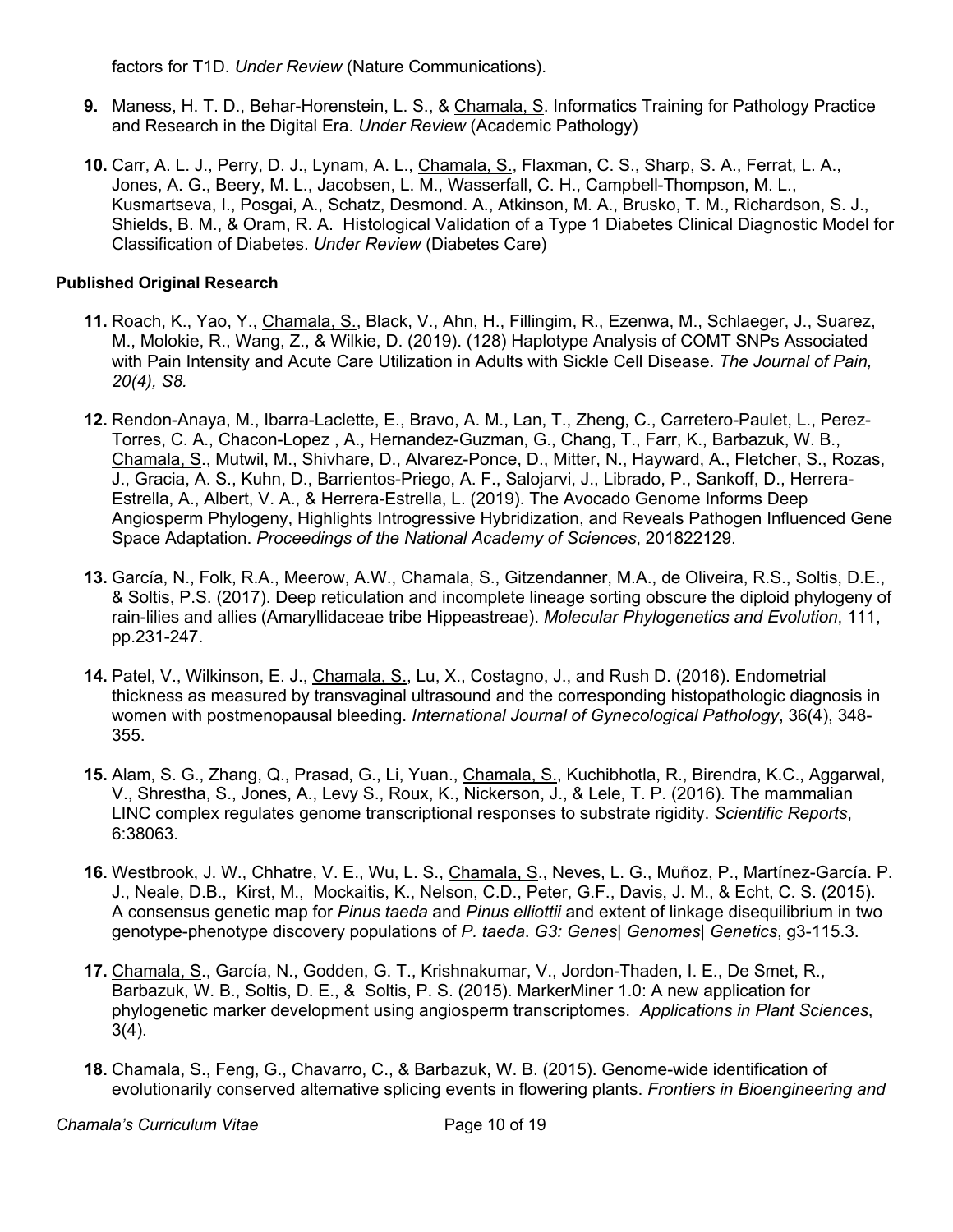*Biotechnology*, 3, 33.

- **19.** Pillon, Y., Johansen, J., Sakishima, T., Chamala, S., Barbazuk, W. B., & Stacy, E. A. (2014). Primers for low-copy nuclear genes in Metrosideros and cross-amplification in Myrtaceae. *Applications in Plant Sciences*, *2*(10).
- **20. †**Chamala, S., **†**Chanderbali, A. S., Der, J. P., Lan, T., Walts, B., Albert, V. A., dePamphilis, C. W., Leebens-Mack, J., Rounsley, S., Schuster, S., Wing, R. A., Xiao, N., Moore, R., Soltis, P. S., Soltis, D. E., & Barbazuk, W. B (2013). Assembly and validation of the genome of the nonmodel basal angiosperm *Amborella*. *Science*, *342*(6165), 1516–1517.
- **21.** Amborella Genome Consortium (Chamala, S. is listed as one of the four major contributors) (2013). The *Amborella* genome and the evolution of flowering plants. *Science*, *342*(6165), 1241089.
- **22.** Clancy, M. A., Rosli, H. G., Chamala, S., Barbazuk, W. B., Civello, P. M., & Folta, K. M. (2013). Validation of reference transcripts in strawberry (*Fragaria* spp.). *Molecular Genetics and Genomics*, 288(12), 671-681.
- **23.** Pillon, Y., Johansen, J., Sakishima, T., Chamala, S., Barbazuk, W. B., & Stacy, E. A. (2013). Primers for Low-Copy Nuclear Genes in the Hawaiian Endemic *Clermontia* (Campanulaceae) and Cross-Amplification in Lobelioideae. *Applications in Plant Sciences*, 1(6).
- **24.** Pillon, Y., Johansen, J., Sakishima, T., Chamala, S., Barbazuk, W. B., Roalson, E. H., Price, D.K., & Stacy, E. A. (2013). Potential use of low-copy nuclear genes in DNA barcoding: a comparison with plastid genes in two Hawaiian plant radiations. *BMC Evolutionary Biology, 13*(1), 35.
- **25.** Chambers, A., Carle, S., Njuguna, W., Chamala, S., Bassil, N., Whitaker, V., Barbazuk, W. B., & Folta, K. (2013). A genome-enabled, high-throughput, and multiplexed fingerprinting platform for strawberry (Fragaria L.). *Molecular Breeding*, 1-15.
- **26.** Ruzicka, D., Chamala, S., Barrios-Masias, F. H., Martin, F., Smith, S., Jackson, L. E., Barbazuk, W. B., & Schachtman, D. P. (2012). Inside arbuscular mycorrhizal roots – molecular probes to understand the symbiosis. *The Plant Genome, 6*(0),1-13.
- **27.** Tomato Genome Consortium. (2012). The tomato genome sequence provides insights into fleshy fruit evolution. *Nature, 485*(7400), 635-641.
- **28.** Buggs, R. J., Chamala, S., Wu, W., Tate, J. A., Schnable, P. S., Soltis, D. E., Soltis, P. S., & Barbazuk, W. B. (2012). Rapid, repeated, and clustered loss of duplicate genes in allopolyploid plant populations of independent origin. *Current Biology, 22*(3), 248-252.
- **29.** Zuccolo, A., Bowers, J. E., Estill, J. C., Xiong, Z., Luo, M., Sebastian, A., Goicoechea, J. L., Collura, K., Yu, Y., Jiao, Y., Duarte, J., Tang, H., Ayyampalayam, S., Rounsley, S., Kudrna, D., Paterson, A. H., Pires, J. C., Chanderbali, A., Soltis, D. E., Chamala, S., Barbazuk, B., Soltis, P. S., Albert, V. A., Ma, H., Mandoli, D., Banks, J., Carlson, J. E., Tomkins, J., dePamphilis, C. W., Wing, R. A., & Leebens-Mack, J. (2011). A physical map for the Amborella trichopoda genome sheds light on the evolution of angiosperm genome structure. *Genome Biology, 12*(5), R48.
- **30.** Folta, K. M., Clancy, M. A., Chamala, S., Brunings, A. M., Dhingra, A., Gomide, L., Kulathinal, R. J., Peres, N., Davis, T. M., & Barbazuk, W. B. (2010). A transcript accounting from diverse tissues of a cultivated strawberry. *The Plant Genome, 3*(2), 90-105.
- **31. †**Buggs, R. J., **†**Chamala, S., Wu, W., Gao, L., May, G. D., Schnable, P. S., Soltis, D. E., Soltis, P. S., &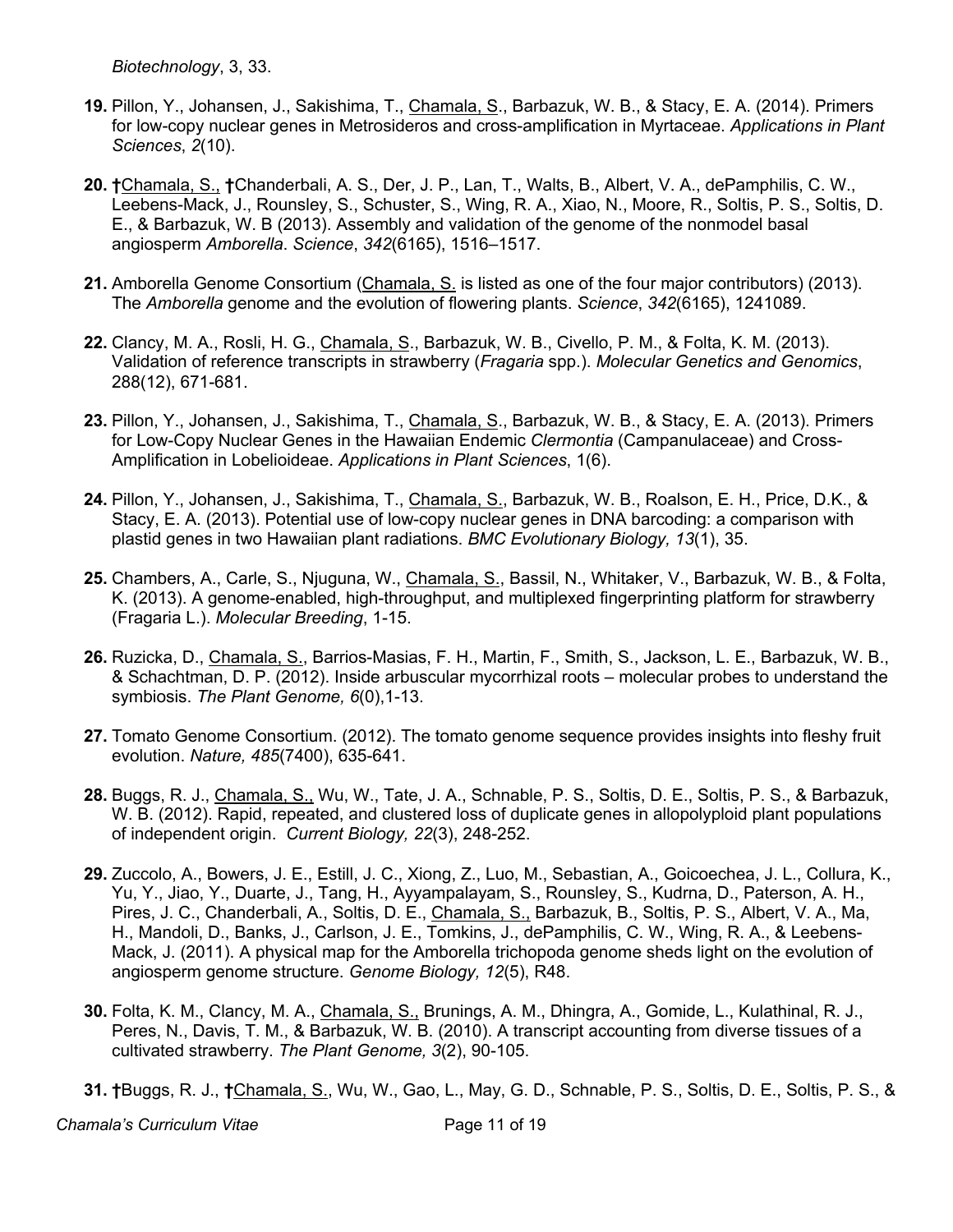Barbazuk, W. B. (2010). Characterization of duplicate gene evolution in the recent natural allopolyploid *Tragopogon miscellus* by next-generation sequencing and Sequenom iPLEX MassARRAY genotyping. *Molecular ecology, 19 Suppl 1*, 132-146.

**32.** Chamala, S., Beckstead, W. A., Rowe, M. J., & McClellan, D. A. (2007). Evolutionary selective pressure on three mitochondrial SNPs is consistent with their influence on metabolic efficiency in Pima Indians. *International Journal of Bioinformatics Research and Applications, 3*(4), 504-522.

# **Book Chapters and Reviews**

- **1.** Walton, N. A., Johnson, D. K., Person, T. N., & Chamala, S. (2019). Genomic Data in the Electronic Health Record. *Advances in Molecular Pathology*, 2(1), 21-33.
- **2.** Soltis, D. E., Gitzendanner, M. A., Stull, G., Chester, M., Chanderbali, A., Chamala, S., Jordon-Thaden, I., Soltis, P. S., Schnable, P. S., & Barbazuk, W. B. (2013). The potential of genomics in plant systematics. *Taxon*, 62(5), 886-898.
- **3.** Godden, G. T., Jordon-Thaden, I. E., Chamala, S., Crowl, A. A., García, N., Germain-Aubrey, C. C., Heaney, J. M., Latvis, M., Qi, X., & Gitzendanner, M. A. (2012). Making next-generation sequencing work for you: approaches and practical considerations for marker development and phylogenetics. *Plant Ecology & Diversity*, 5(4), 427-450.
- **4.** Soltis, D. E., Buggs, R. J. A., Barbazuk, W. B., Chamala, S., Chester, M., Gallagher, J. P., Schnable, P. S., & Soltis, P. S. (2012). The Early Stages of Polyploidy: Rapid and Repeated Evolution in Tragopogon. *Polyploidy and Genome Evolution* (pp. 271-292): Springer Berlin Heidelberg.
- **5.** Buggs, R. J., Renny-Byfield, S., Chester, M., Jordon-Thaden, I. E., Viccini, L. F., Chamala, S., Leitch, A. R., Schnable, P. S., Barbazuk, W. B., Soltis, P. S., & Soltis, D. E. (2012). Next-generation sequencing and genome evolution in allopolyploids. *American Journal of Botany, 99*(2), 372-382.

# **ABSTRACTS & PRESENTATIONS**

## \* *Primary presenter*

- **1.** Seifert, R. P., Casler, V. L., Al Qaysi, N., Flax, S., & Chamala, S. (2020, February 29-March 5). Data-Driven Quality Improvement in the Modern Histology Lab. Presentation Abstract accepted at the United States and Canadian Academy of Pathology (USCAP) Annual Meeting 2020. Los Angeles, California, USA.
- **2.** Shalaby, J., Jones, J., Boxwala, A., Chamala, S., Alterovitz, G., & Dolin, R. (2020, March 23-26). A FHIR-enabled Genomic Data Server. AMIA 2020 Informatics Summit. Houston, TX, USA.
- **3.** Cameron, M. E., Chamala, S., Underwood, P. W., Lai, J., Judge, A. R., & Trevino, J. G. (2019, September 20-23). Unique Genetic Signatures Underlie Divergent Biology in Ethnically Diverse Patients with Pancreatic Cancer: An Exploratory Study Using Whole-exome Sequencing. 12th AACR Conference on The Science of Cancer Health Disparities in Racial/Ethnic Minorities and the Medically Underserved. San Francisco, California, USA.
- **4.** Riner, A. N., Underwood, P., Yang, K., Chamala, S., Qiu, P., & Trevino J. G. (2019, September 20-23). Hispanics have Improved Overall Survival with Pancreatic Ductal Adenocarcinoma regardless of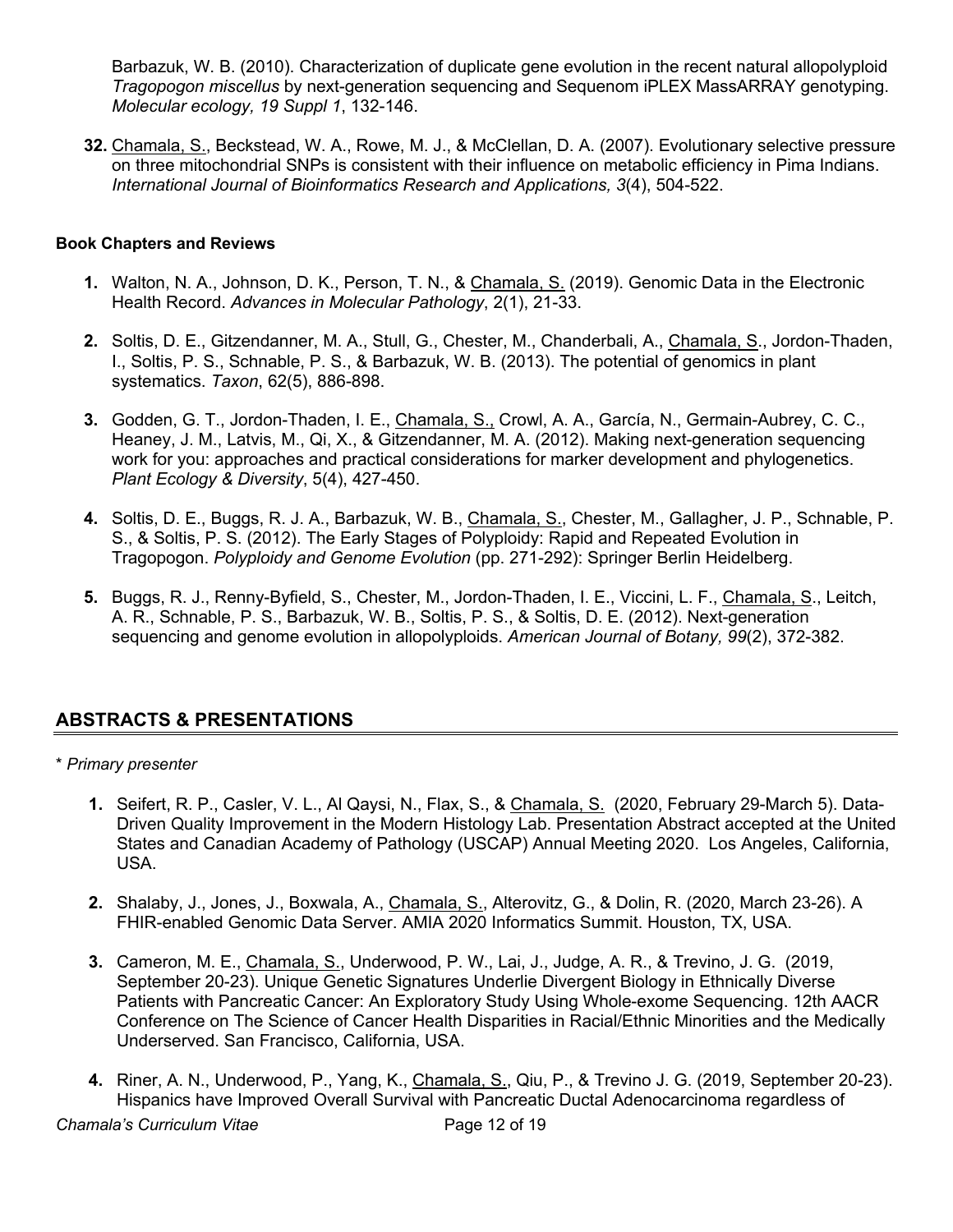Treatment Facility.12th AACR Conference on The Science of Cancer Health Disparities in Racial/Ethnic Minorities and the Medically Underserved. San Francisco, California, USA.

- **5. \*** Powell-Roach, K.L., Yao, Y., Chamala, S., Black, V., Ahn, H, Fillingim, R., Ezenwa, M.O., Jhun, E., Schlaeger, J.M., Suarez, M.L., Molokie, R.E., Wang, Z.J., & Wilkie, D.J. (2019, April 3-6). Haplotype Analysis of COMT SNPs Associated with Pain Intensity and Acute Care Utilization in Adults with Sickle Cell Disease. Presentation Abstract submitted to the American Pain Society (APS) Scientific Meeting 2019. Milwaukee, Wisconsin, USA.
- **6. \*** Jinping, L., Chamala, S., Yin, F., Liu, X., Starostik, S., & Trevino, J. (2019, March 16-21). Identification of racial-specific novel mutations in pancreatic ductal adenocarcinoma by whole-exome sequencing: comparison of African American patients to Caucasian patients. Presentation Abstract submitted to the United States and Canadian Academy of Pathology (USCAP) Annual Meeting 2019. National Harbor, Maryland, USA.
- **7. \*** Kim, J. T., Jahn, S. C., Newsom, K. J., Wang, H. Y., Chamala, S., & Starostik, P. (2016, November 10-12). NGS-Based Evaluation of Enteropathy-Associated T-Cell Lymphoma Mutation Profile. Poster presented at the Association for Molecular Pathology (AMP) 2016 Annual Meeting. Charlotte, North Carolina, USA.
- **8. \*** Jordon-Thaden, I., Gilman, I., Uribe-Convers, S., Chamala, S., Tank, D., & Martine, C. (2015, July 25- 29). Selection and validation of transcriptome-mined intronic primers for Fluidigm PCR and Illumina sequencing. Poster presented at the Botany 2015 Coference. Edmonton, Alberta, Canada.
- **9. \*** Chamala, S., García, N., Godden, G. T., Krishnakumar, V., Jordon-Thaden, I. E., De Smet, R., Barbazuk, W. B., Soltis, D. E., & Soltis, P. S. (2015, April 23). Phylogenetic Marker Development Using MarkerMiner 1.0. Invited Talk presented at the Smithsonian National Museum of Natural History. Washington DC, USA.
- **10.** Chamala, S., **\*** Godden, G. T., Garcia, N., Jordon-Thaden, I., Soltis, D. E., & Soltis, P. S. (2014, July 26-30). MarkerMiner 1.0: A New Pipeline and Tool for Phylogenetic Marker Development Using Angiosperm Transcriptomes. Talk presented at the Botany 2014 Conference. Boise, ID, USA.
- **11. \*** Jordon-Thaden, I., Uribe-Convers, S., Godden, G. T., Chamala, S., Tank, D. C., & Martine, C. T. (2014, July 26-30). A Research Workflow for Development of Single-Copy Nuclear Loci and Highthroughput Targeted Enrichment for Two or More Phylogenetic Studies. Talk presented at the Botany 2014 Conference. Boise, ID, USA.
- **12. \*** Godden, G. T., Chamala, S., Soltis, D. E., & Soltis, P. S. (2014, July 26-30). 85 Nuclear Genes Largely Resolve the Phylogeny of Lamiales. Talk presented at the Botany 2014 Conference. Boise, ID, USA.
- **13. \*** Garcia, N., Meerow, A. W., Gitzendanner, M. A., Chamala, S., Soltis, D. E., & Soltis, P. S. (2014, July 26-30). Exploration of reticulate evolution in Amaryllidaceae tribe Hippeastreae (Asparagales) using sequence capture and NGS of low-copy nuclear markers. Talk presented at the Botany 2014 Conference. Boise, ID, USA.
- **14. \*** Chamala, S., Jackson, S., Schmutz, J., Town, C., & Barbazuk, B. (2014, January 12). Evolution of Alternative Splicing Across Legumes Using *Amborella* as a Reference. Poster presented at the Plant and Animal Genome XXII, San Diego, CA, USA.
- **15. \*** Chamala, S., Jackson, S. A., Schmutz, J., & Barbazuk, B. (2014, January 11-15). Evolution of Alternative Splicing Patterns After Whole-genome Duplication. Invited talk presented at the Plant and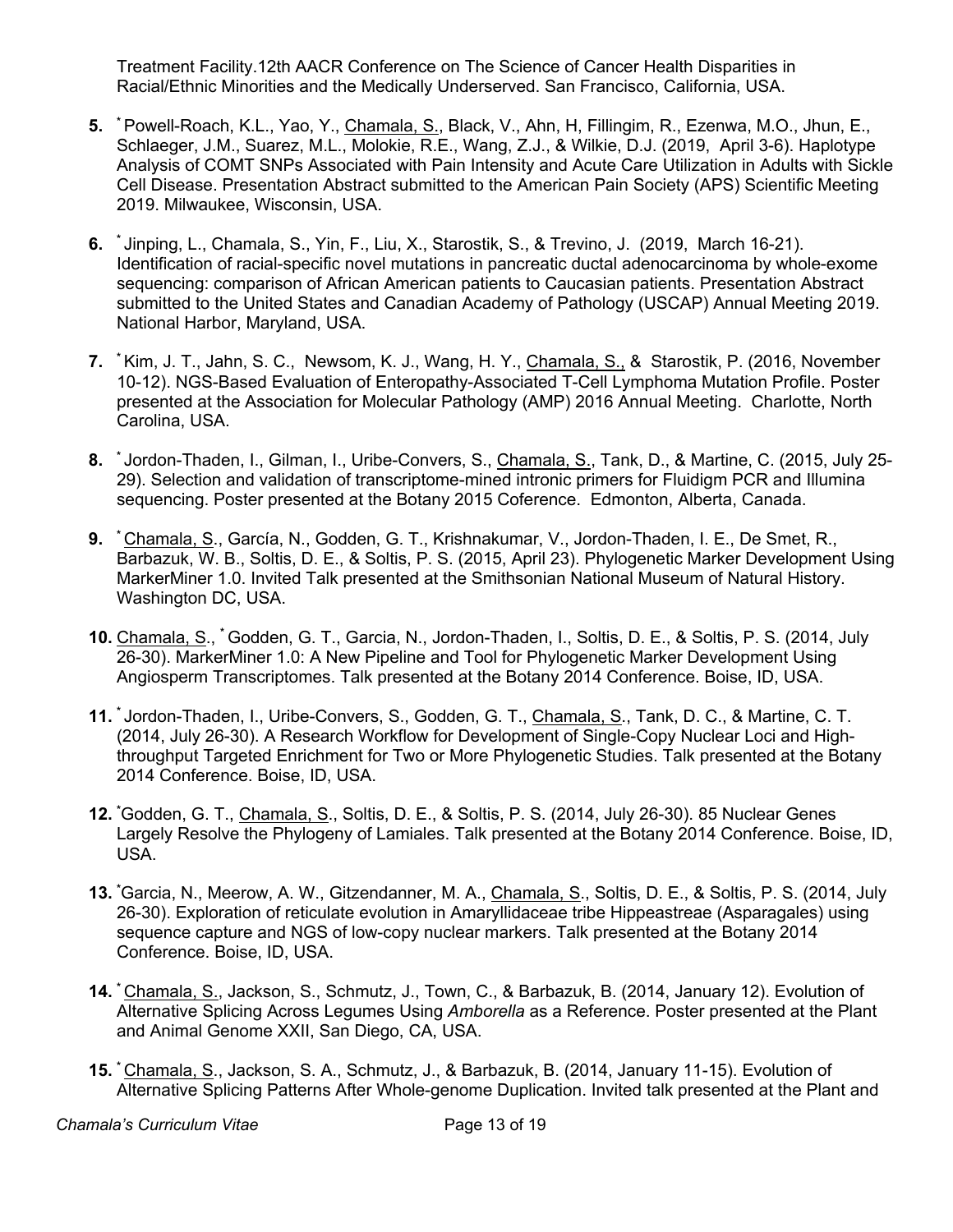Animal Genome XXII, San Diego, CA, USA.

- **16. \*** Kirst, M., Resende Jr, M. F., Chamala, S., & Neves, L. G. (2014, January 11-15). Maize Genotyping Using Rapid-Seq (Randomly-Amplified Polymorphic DNA Sequencing). Poster presented at the Plant and Animal Genome XXII, San Diego, CA, USA.
- **17.** Chamala, S., Walts, B., Chanderbali, A., Albert, V., Ayyampalayam, S., Burnette, J., dePamphilis, C., Der, J., Estill, J., Lan, T., Leebens-Mack, J., Lee, S., Ma, H., Moore, R., Palmer, J., Ralph, P., Rice, D., Rounsley, S., Schuster, S., Tomsho, L., Wessler, S., Wing, R., Yu, Y., Jiao, Y., Xiao, N., Soltis, D., Soltis, P., & **\*** Barbazuk, B. (2013, October 9-10). Assembly and validation of an evolutionary reference genome for flowering plants (*Amborella trichopoda*). Poster presented at the Florida Genetics 2013, Gainesville, FL, USA.
- **18. \*** Chamala, S., Jackson, S., Schmutz, J., Town, C., & Barbazuk, B. (2013, October 9-10). Evolution of Alternative Splicing Across Legumes Using *Amborella* as a Reference. Poster presented at the Florida Genetics 2013, Gainesville, FL, USA.
- **19. \*** Jordon-Thaden, I., Viccini, L., Buggs, R., Chester, M., Silva, A. V. C. D., Chamala, S., Davenport, R., Wu, W., Schnable, P. S., Barbazuk, W. B., Soltis, D., & Soltis, P. (2013, July 27-31). Differential gene expression and loss in two natural and synthetic allotetraploid Tragopogon species (*Asteraceae*) and their diploid progenitors. Talk presented at the Botany 2013 Conference, New Orleans, LA, USA.
- **20. \*** Ibarra-Laclette, E., Chamala, S., Barbazuk, B., Perez-Torres, C.-A., Méndez-Bravo, A., Hernandez, G., Albert, V. A., & Herrera-Estrella, L. (2013, January 12-16). Avocado Genome Sequencing Project. Talk presented at the Plant and Animal Genome XXI, San Diego, CA, USA.
- **21. \*** Chamala, S., Walts, B., Chanderbali, A., Albert, V. A., Ayyampalayam, S., Burnette, J., dePamphilis, C., Der, J. P., Estill, J., Lan, T., Leebens-Mack, J., Lee, S., Ma, H., Moore, R., Palmer, J., Ralph, P., Rice, D., Rounsley, S., Schuster, S. C., Tomsho, L. P., Wessler, S., Yu, Y., Jiao, Y., Xiao, N., Soltis, D. E., Soltis, P. S., & Barbazuk, B. (2013, January 12-16). Assembly and Validation of an Evolutionary Reference Genome for Flowering Plants (*Amborella trichopoda*). Poster presented at the Plant and Animal Genome XXI, San Diego, CA, USA.
- **22. \*** Chamala, S., Walts, B., Chanderbali, A., Albert, V., Ayyampalayam, S., Burnette, J., dePamphilis, C., Der, J., Estill, J., Lan, T., Leebens-Mack, J., Lee, S., Ma, H., Moore, R., Palmer, J., Ralph, P., Rice, D., Rounsley, S., Schuster, S., Tomsho, L., Wessler, S., Wing, R., Yu, Y., Jiao, Y., Xiao, N., Soltis, D., Soltis, P., & Barbazuk, B. (2012, November 28-29). Assembly and validation of an evolutionary reference genome for flowering plants (*Amborella trichopoda*). Poster presented at the Florida Genetics 2012, Gainesville, FL, USA.
- **23. \*** Mei, W., **\*** Chamala, S., & Barbazuk, B. (2012, November 28-29). Evolution of alternative splicing across land plants. Poster presented at the Florida Genetics 2012, Gainesville, FL, USA.
- **24. \*** Jordon-Thaden, I. E., Viccini, L. F., Buggs, R., Silva, A. V. C., Chamala, S., Davenport, R., Wu, W., Schnable, P., Barbazuk, B., Soltis, D., & Soltis, P. (2012, July 7-11). Further exploration of genome evolution and gene expression in natural and synthetic polyploids (*Tragopogon*, Asteraceae). Talk presented at the Botany 2012 Conference, Columbus, Ohio, USA.
- **25. \*** Der, J., Ayyampalayam, S., Burnett, J., Chamala, S., Chanderbali, A., Estill, J., Jiao, Y., Liu, K., Ralph, P., Lan, T., Lyons, E., Tang, H., Tomsho, L. P., Wafula, E., Walts, B., Albert, V., Barbazuk, B., Ma, H., Leebens-Mack, J., Palmer, J., Rounsley, S., Sankoff, D., Schuster, S. C., Soltis, D., Soltis, P., Wessler, S., Wing, R., & dePamphilis, C. (2012, July 7-11). The draft genome sequence of *Amborella trichopoda* sheds light on the ancestral angiosperm genome. Talk presented at the Botany 2012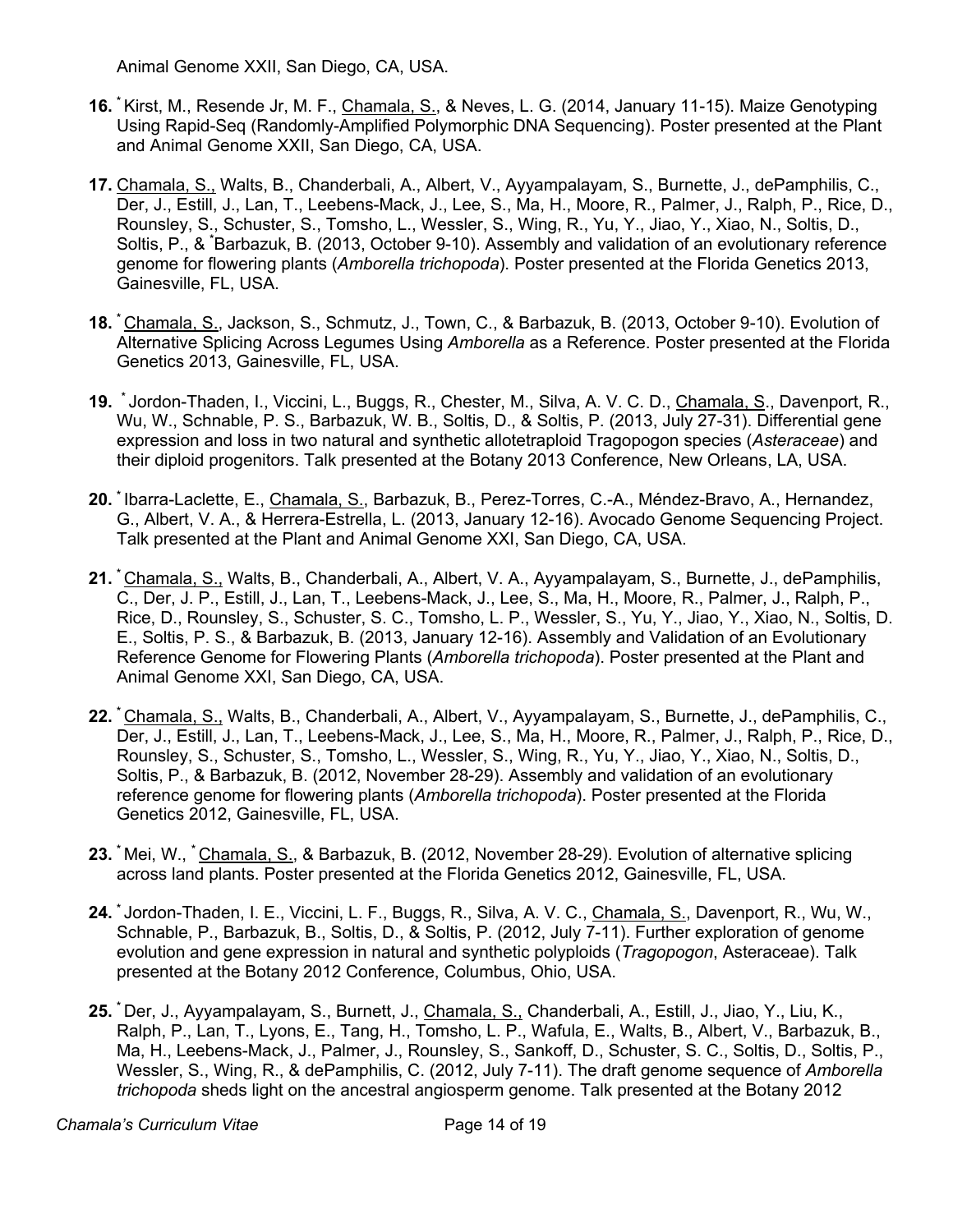Conference, Columbus, Ohio, USA.

- **26. \*** Chanderbali, A., Lan, T., Powell, A., Chang, T.-H., Albert, V., Chamala, S., dePamphilis, C., Leebens-Mack, J., Barbazuk, B., Walts, B., Der, J., Ma, H., santiago, N., Traub, G., Cellinese, N., Estill, J., Lee, S., Palmer, J., Ralph, P., P.Tomsho, L., Yu, Y., Rounsley, S., Schuster, S. C., Wessler, S., Wing, R., Soltis, P., & Soltis, D. (2012, July 7-11). Fluorescence In Situ Hybridization (FISH) in the Evolutionary Reference Plant *Amborella* to Verify Genome Sequence Assembly and Generate a Karyotype. Talk presented at the Botany 2012 Conference, Columbus, Ohio, USA.
- **27. \*** Estill, J., Leebens-Mack, J., Ayyampalayam, S., Soltis, D. E., Soltis, P. S., Barbazuk, B., Albert, V. A., Ma, H., Wessler, S., Burnett, J., Chamala, S., Jiao, Y., Wafula, E., Walts, B., Schuster, S. C., Der, J. P., & dePamphilis, C. (2012, January 14-18). A genome browser for the basal angiosperm, *Amborella trichopoda.* Poster presented at the Plant & Animal Genome XX, San Diego, CA, USA.
- **28. \*** Lan, T., Chanderbali, A., Chang, T.-H., Powell, A., Santiago, N., Traub, G., Cellinese, N., Chamala, S., Estill, J., Lee, S., Ralph, P., Tomsho, L. P., Walts, B., Yu, Y., Der, J. P., dePamphilis, C., Leebens-Mack, J., Ma, H., Palmer, J., Rounsley, S., Schuster, S. C., Wessler, S., Wing, R. A., Soltis, D. E., Soltis, P. S., & Albert, V. A. (2012, January 14-18). Using Fluorescence In Situ Hybridization (FISH) in the Evolutionary Reference Plant Amborella to Verify Genome Sequence Assembly and Generate a Karyotype. Poster presented at the Plant & Animal Genome XX, San Diego, CA, USA.
- **29. \*** Der, J. P., Ayyampalayam, S., Burnett, J., Chamala, S., Chanderbali, A., Chang, T.-H., Estill, J., Jiao, Y., Liu, K., Lee, S., Ralph, P., Lan, T., Tomsho, L. P., Wafula, E., Walts, B., Yu, Y., Albert, V. A., Barbazuk, B., Leebens-Mack, J., Ma, H., Palmer, J., Rounsley, S., Schuster, S. C., Soltis, D. E., Soltis, P. S., Wessler, S., Wing, R. A., & dePamphilis, C. (2012, January 14-18). The Amborella Genome Sequencing Project: Generating An Evolutionary Reference Sequence for Flowering Plants. Poster presented at the Plant & Animal Genome XX, San Diego, CA, USA.
- **30. \*** Estill, J., Leebens-Mack, J., Ayyampalayam, S., Soltis, D. E., Soltis, P. S., Barbazuk, B., Albert, V. A., Ma, H., Wessler, S., Burnett, J., Chamala, S., Jiao, Y., Wafula, E., Walts, B., Schuster, S. C., Der, J. P., & dePamphilis, C. (2012, January 14-18). A genome browser for the basal angiosperm, *Amborella trichopoda.* Talk presented at the Plant & Animal Genome XX, San Diego, CA, USA.
- **31. \*** Chamala, S., Walts, B., Estill, J., Lee, S., Ralph, P., Tomsho, L. P., Yu, Y., Der, J. P., Albert, V. A., dePamphilis, C., Leebens-Mack, J., Ma, H., Palmer, J., Rounsley, S., Schuster, S. C., Soltis, D. E., Soltis, P. S., Wessler, S., Wing, R. A., & \* Barbazuk, B. (2012, January 14-18). A Whole Genome Reference Sequence of *Amborella.* Poster presented at the Plant & Animal Genome XX, San Diego, CA, USA.
- **32. \*** Jordon-Thaden, I., Viccini, L. F., Buggs, R., Chester, M., Chamala, S., Wu, W., Barbazuk, B., Schnable, P. S., Soltis, D. E., & Soltis, P. S. (2012, January 14-18). Using Sequenom to study gene expression and gene loss in natural and synthetic polyploid generations (*Tragopogon, Asteraceae*). Poster presented at the Plant & Animal Genomes XX Conference, San Diego, CA, USA.
- **33. \*** Chambers, A., Carle, S., Chamala, S., Barbazuk, W. B., Whitaker, V. M., & Folta, K. M. (2011, November 09-10). Multiplexing eight SSR molecular markers to fingerprint diverse Fragaria germplasm. Poster presented at the Florida Genetics 2012, Gainesville, FL, USA.
- **34. \*** Neves, L. G., Chamala, S., Davis, J. M., Barbazuk, W. B., & Kirst, M. (2011, November 09-10). Exploring the megagenome of pine by targeted resequencing. Poster presented at the Florida Genetics 2011, Gainesville, FL, USA.
- **35. \*** Chamala, S., Walts, B., Chanderbali, A., Albert, V., Ayyampalayam, S., Burnette, J., dePamphilis, C.,

**Chamala's Curriculum Vitae Community Chamala's Curriculum Vitae Community Chamaca Page 15 of 19**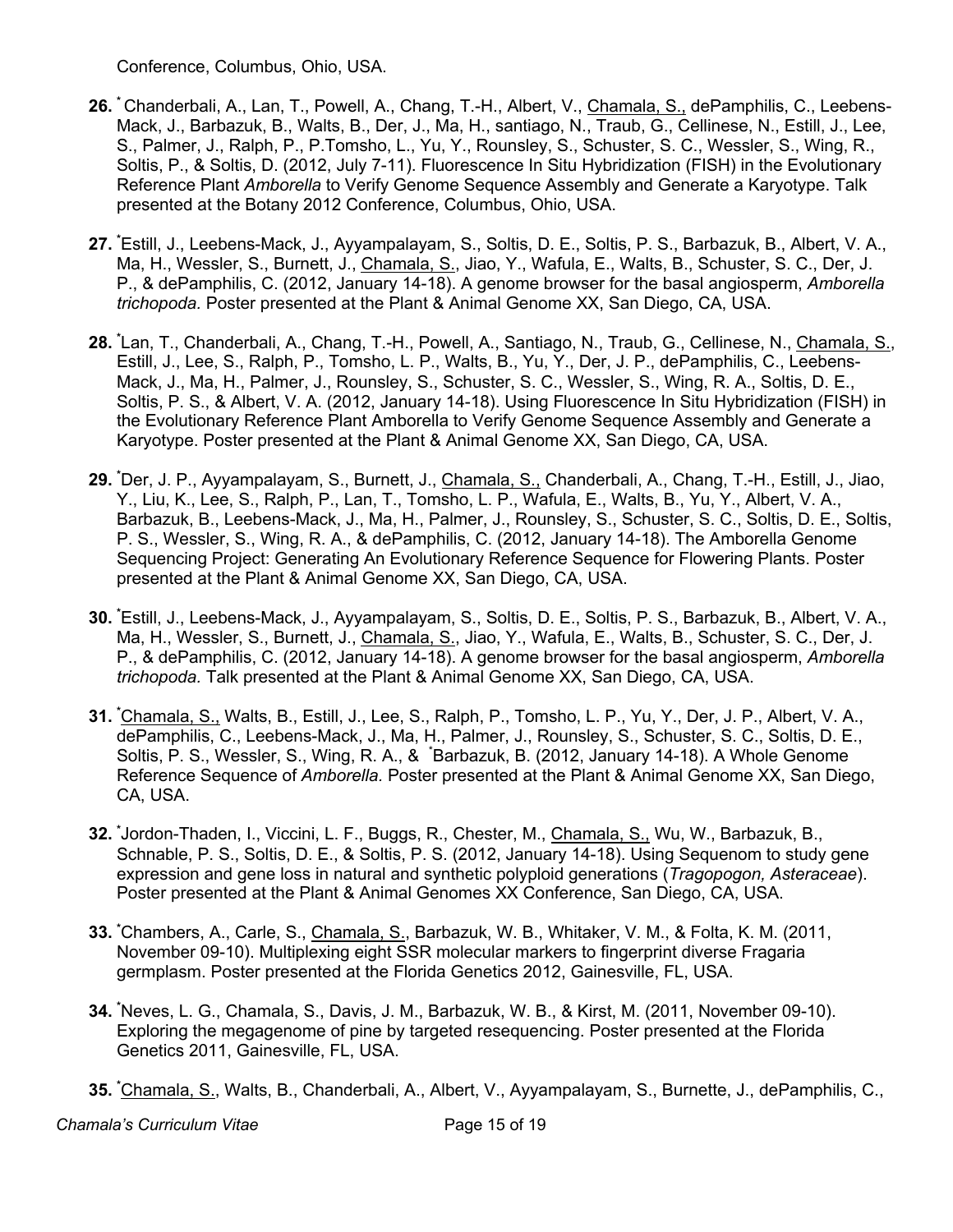Der, J., Estill, J., Lan, T., Leebens-Mack, J., Lee, S., Ma, H., Rounsley, S., Schuster, S., Soltis, D., Soltis, P., Tomsho, L., Wessler, S., Wing, R., Yu, Y., & Barbazuk, B. (2011, November 09-10). The Amborella Genome Project: generating a reference sequence for angiosperm evolutionary analysis. Poster presented at the Florida Genetics 2011, Gainesville, FL, USA.

- **36.** Chamala, S., **\*** Walts, B., Albert, V., dePamphilis, C., Der, J., Estill, J., Leebens-Mack, J., Lee, S., Ma, H., Rounsley, S., Schuster, S., Soltis, D., Soltis, P., Tomsho, L., Wessler, S., Wing, R., Yu, Y., & Barbazuk, W. B. (2011, November 2-5). The Amborella genome project: generating a reference sequence for angiosperm evolutionary analysis. Poster presented at the Genome Informatics 2011, Cold Spring Harbor, New York, USA.
- **37.** Brunings, A., Clancy, M. A., Rosli, H. G., Chamala, S., Carle, S., Varn, F., Civello, M., Babazuk, W. B., Davis, T. M., & **\*** Folta, K. M. (2011, September 23-30). Genome-enabled development of new tools to accelerate strawberry (*Fragaria spp*) research. Poster presented at the American Society for Horticultural Science (ASHS) Annual Conference 2011, Waikoloa, Hawaii, USA.
- **38. \*** Soltis, D., Buggs, R., Chamala, S., Chester, M., Symonds, V., Tate, J., Mavrodiev, E., Schnable, P., Barbazuk, W. B., & Soltis, P. (2011 July 9-13). *Tragopogon* - A model for recent and recurring allopolyploidy. Talk presented at the Botany 2011 Conference, St. Louis, MO, USA.
- **39. \*** Jordon-Thaden, I., Facio, L. V., Buggs, R., Chester, M., Silva, A. V., Chamala, S., Davenport, R., Wu, W., Schnable, P., Barbazuk, B., Soltis, D., & Soltis, P. (2011 July 9-13). Exploring genome evolution and gene expression in natural and synthetic polyploids (*Tragopogon, Asteraceae*) based on growth chamber experiments**.** Talk presented at the Botany 2011 Conference, St. Louis, MO, USA.
- **40. \*** Buggs, R. J., Renny-Byfield, S., Chamala, S., Jordon-Thaden, I. E., Viccini, L. F., Leitch, A. R., Schnable, P. S., Barbazuk, W. B., Soltis, P. S., & Soltis, D. E. (2011 July 4-8). Ongoing evolution in allopolyploid genomes examined using next-generation sequencing. Invited Talk presented at the 8th Biennial Meeting of the Systematics Association, Queen's University, Belfast, UK.
- **41. \*** Soltis, D. E., Soltis, P. S., Buggs, R. J., Viccini, L. F., Chester, M., Jordon-Thaden, I.E., Silva, A. V. C. D., Tate, J. A., Symonds, V. V., Wu, W., Schnable, P. S., Chamala, S., Davenport, R., & Barbazuk, W. B. (2011 July 23-30). Genetic, karyotypic and genomic evolution in Tragopogon allotetraploids. Invited Talk presented at the *International Botanical Congress XVIII*, Melbourne, Australia.
- **42. \*** Chamala, S., Walts, B., Albert, V., dePamphilis, C., Der, J., Estill, J., Leebens-Mack, J., Lee, S., Ma, H., Rounsley, S., Schuster, S., Soltis, D., Soltis, P., Tomsho, L., Wessler, S., Wing, R., Yu, Y., & Barbazuk, W. B. (2011, May 18-21). The *Amborella* genome project: generating a reference sequence for angiosperm evolutionary analysis. Poster presented at the 18th Plant Biology Symposium, University Park, Pennsylvania, USA.
- **43. \*** Chamala, S., Walts, B., Albert, V., dePamphilis, C., Der, J., Estill, J., Leebens-Mack, J., Lee, S., Ma, H., Rounsley, S., Schuster, S., Soltis, D., Soltis, P., Tomsho, L., Wessler, S., Wing, R., Yu, Y., & Barbazuk, W. B. (2011, January 15-19). The *Amborella* genome project: generating a reference sequence for angiosperm evolutionary analysis. Poster presented at the Plant & Animal Genomes XIX Conference, San Diego, CA, USA.
- **44. \*** Barbazuk, W. B., Chamala, S., Brent, M. R., Mueller, L., & Giovannoni, J. (2011, January 15-19). Tomato trained TWINSCAN and *ab initio* gene finding in tomato. Poster presented at the Plant & Animal Genomes XIX Conference, San Diego, CA, USA.
- **45. \*** Neves, L. G., Chamala, S., Davis, J. M., Barbazuk, W. B., & Kirst, M. (2011, January 15-19). Whole-Exome Sequencing And Genotyping In The Loblolly Pine (*Pinus taeda*) Megagenome. Talk presented

**Chamala's Curriculum Vitae Chamala's Curriculum Vitae Chamala**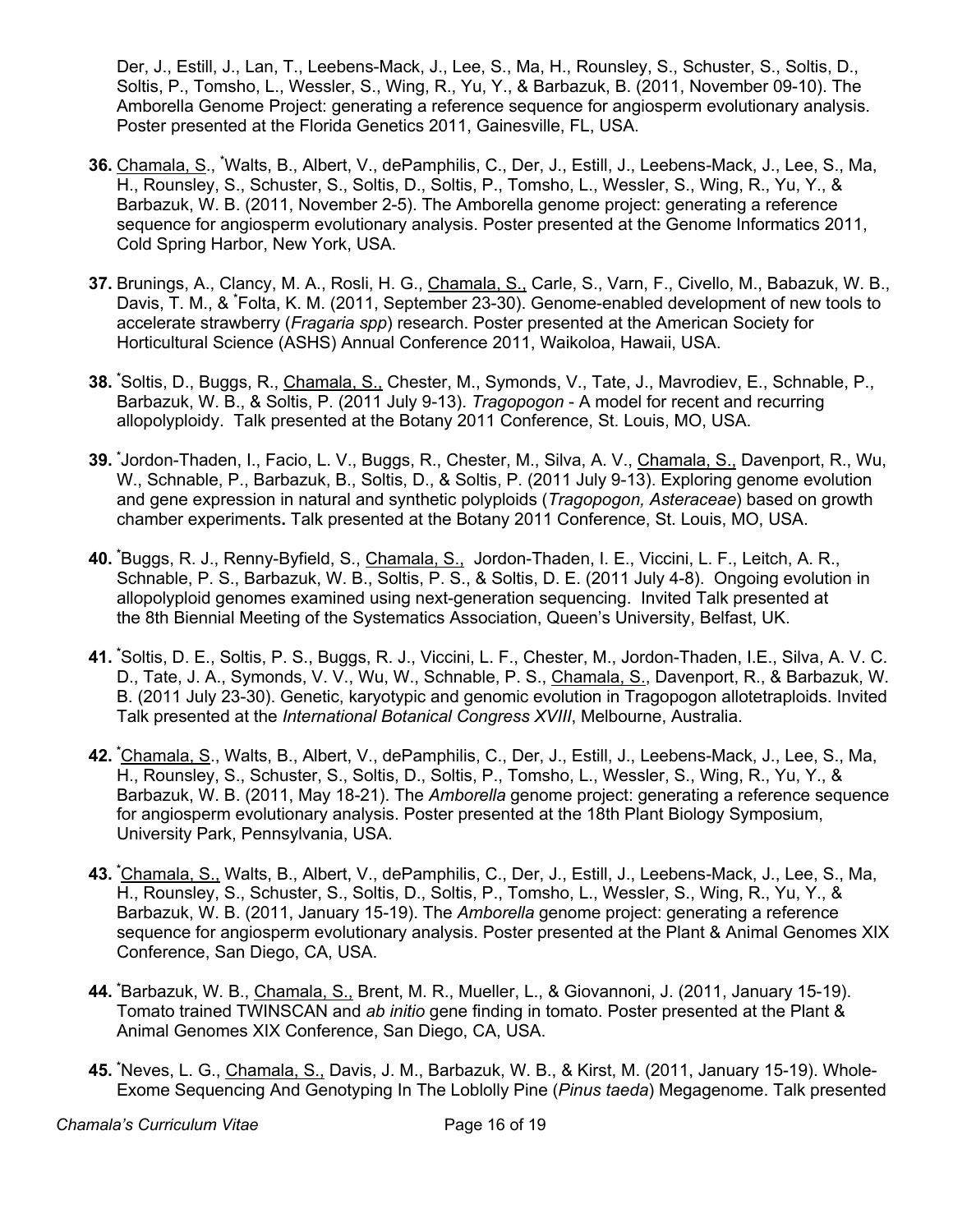at the Plant & Animal Genomes XIX Conference, San Diego, CA, USA.

- **46. \*** Jordon-Thaden, I. E., Viccini, L. F., Buggs, R., Chester, M., Silva, A. V., Chamala, S., Davenport, R., Wu, W., Schnable, P. S., Barbazuk, W. B., Soltis, D. E., & Soltis, P. S. (2011, January 15-19). Exploring Genome Evolution And Gene Expression In Natural And Synthetic Polyploids (*Tragopogon*). Poster presented at the Plant & Animal Genomes XIX Conference, San Diego, CA, USA.
- **47. \*** Zuccolo, A., Bowers, J. E., Estill, J. C., Xiong, Z., Luo, M., Sebastian, A., Goicoechea, J. L., Collura, K., Yu, Y., Jiao, Y., Tang, H., Duarte, J., Rounsley, S., Kudrna, D., Paterson, A. H., Pires, J. C., Soltis, D., Chamala, S., Barbazuk, B., Soltis, P., Albert, V. A., Ma, H., Der, J. P., Mandoli, D., Banks, J., Carlson, J., Tomkins, J., dePamphilis, C., Wing, R. A., & Leebens-Mack, J. (2011, January 15-19). A Physical Map For The *Amborella* Genome Sheds Light On The Evolution Of Angiosperm Genome Structure. Poster presented at the Plant & Animal Genomes XIX Conference, San Diego, CA, USA.
- **48. \*** Chambers, A., Chamala, S., Barbazuk, W. B., Whitaker, V. M., & Folta, K. M. (2010, October 27-28). Universal fingerprinting platform for strawberry (Fragaria species). Poster presented at the Florida Genetics 2010, Gainesville, FL, USA.
- **49. \*** Clancy, M. A., Brunings, A. M., Chamala, S., Barbazuk, W. B., Davis, T. M., & Folta, K. M. (2010, October 27-28). Empirically-designed tools for molecular biology: exploiting a deeply-sequenced transcriptome of octoploid strawberry. Poster presented at the Florida Genetics 2010, Gainesville, FL, USA.
- **50. \*** Neves, L. G., Chamala, S., Davis, J. M., Barbazuk, W. B., & Kirst, M. (2010, October 27-28). Towards genome-wide association studies in forest trees. Poster presented at the Florida Genetics 2010, Gainesville, FL, USA.
- **51. \*** Clancy, M. A., Brunings, A. M., Chamala, S., Barbazuk, W. B., & Folta, K. M. (2010, July 31-August 4). Empirically-designed tools for molecular biology: exploiting a deeply-sequenced strawberry transcriptome. Poster presented at the Plant Biology 2010 Annual Conference, Montreal, Quebec, Canada.
- **52. \*** Folta, K. M., Chamala, S., Barbazuk, W. B., Dhingra, A., Brunings, A., Clancy, M. A., Rosli, H. G., Pombo, M., Civello, M., & Davis, T. M. (2010, August 2–5). Tissue and Developmental Transcriptome Differences in strawberry revealed with Next-Gen Technology. Talk presented at the American Society for Horticultural Science (ASHS) Annual Conference 2010, Palm Desert, California, USA.
- **53. \*** Chamala, S. (2008, April 4). Developing assembly Strategies for emerging sequencing technologies. Talk presented at the Advanced Seminar in Biomedical Informatics, UIUC, Urbana, IL, USA.
- **54. \*** Chamala, S., Beckstead, W. A., Rowe, M. J., & McClellan, D. A. (2006, October 20-21). Evolutionary selective pressure on three mitochondrial SNPs in consistent with their influence on metabolic efficiency in Pima Indians. Talk presented at the Biotechnology and Bioinformatics Symposium, Brigham Young University, Provo, Utah, USA.
- **55. \*** Chamala, S., Beckstead, W. A., Rowe, M. J., & McClellan, D. A. (2006, June 23-27). Evolutionary selective pressure on three mitochondrial SNPs is consistent with their influence on metabolic efficiency in Pima Indians. Poster presented at the Evolution 2006, Society of Systematic Biology, State University of New York-Stony Brook, Stony Brook, New York, USA.
- **56. \*** Chamala, S., Beckstead, W. A., Rowe, M. J., & McClellan, D. A. (2006, May 24-28). Evolutionary selective pressure on three mitochondrial SNPs is consistent with their influence on metabolic efficiency in Pima Indians. Poster presented at the Genomes, Evolution, and Bioinformatics 2006,

**Chamala's Curriculum Vitae Chamala's Curriculum Vitae Chamala**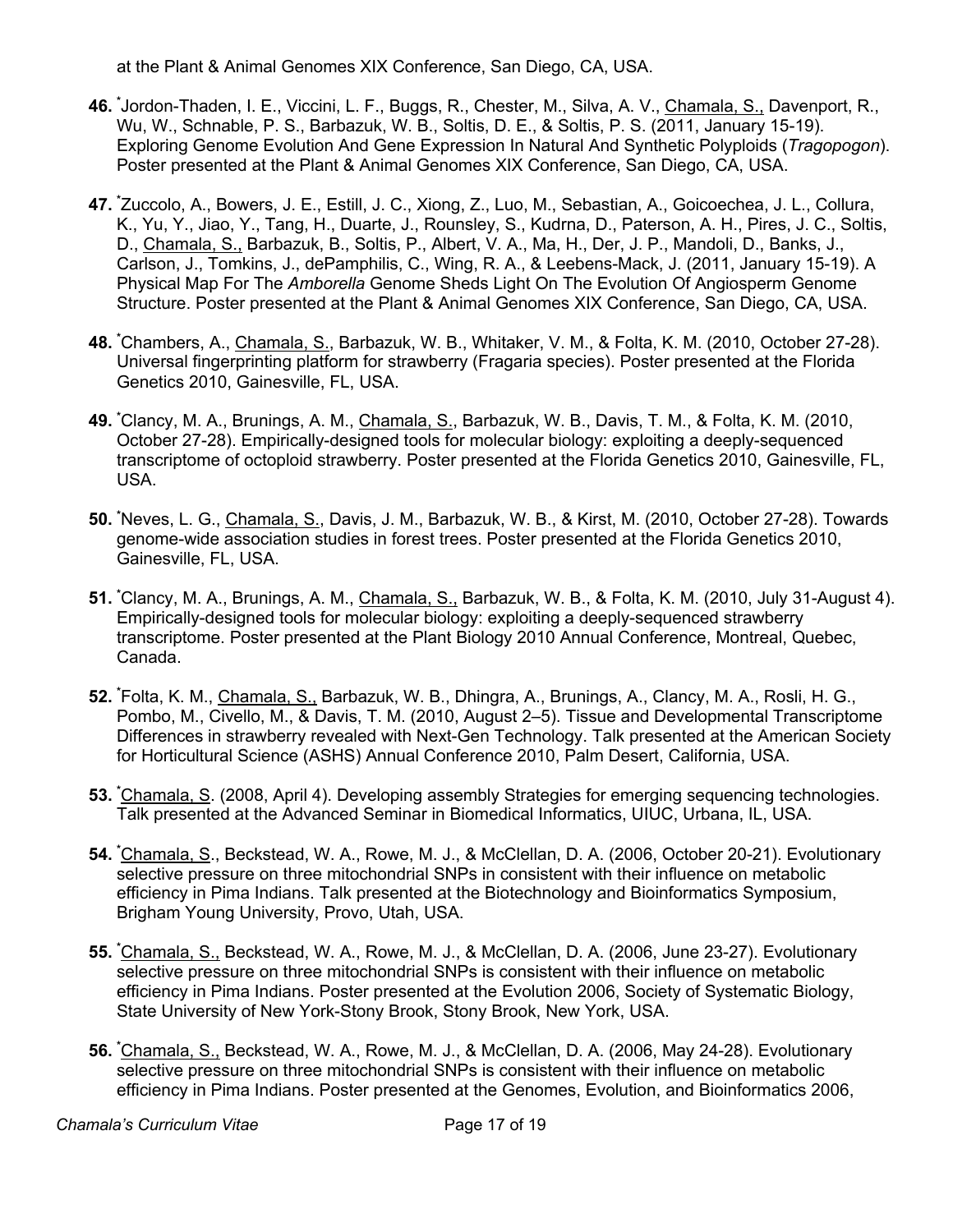Society for Molecular Biology and Evolution, Arizona State University, Tempe, Arizona, USA.

**57. \*** Chamala, S. (2006, March 18). Contribution of conserved nucleotides for the RNA folding in picornaviruses. Talk presented at the 20th Annual Spring Research Conference 2006, Brigham Young University, Provo, Utah, USA.

# **TECHNICAL SKILLS & EXPERTISE**

### **BIOINFORMATICS SOFTWARES**

Genome Annotation: MAKER, FGENESH, TWINSCAN, TWINSCAN\_EST Microarray and Pathway Analysis: Affymetrix Expression and Transcriptome Analysis Console, Bioconductor, DAVID, GSEA, KEGG, GeneSpring, PathVisio Phylogeny Software: ClutalW, MAFFT, MEGA, MUSCLE, PHYLIP, PAUP\*, RAxML Sequence Assemblers: Arachne, Celera, Newbler, TGICL, Trinity, Phrap, EULER-SG, Velvet, ABySS Sequence Alignment: BLAT, BowTie, TopHat, FASTA, GMAP, GSNAP, HMMER, MOSAIK, NCBI-BLAST, SOAP WU-BLAST Variant Discovery and Annotation: BCFtools, FreeBayes, GATK, GEMINI, GigaBayes, Hydra, Lumpy,

VarScan, ANNOVAR, SnpEff, and VEP

### **PROGRAMMING AND SCRIPTING LANGUAGES**

Java, JSP, Servlets, EJB 2.1, JDBC, C, C++, Perl, CGI programming with Perl, Python, PHP, Korn Shell Script, Bourne Shell Script, SQL, SAS, R.

### **APPLICATION/WEB SERVERS**

IBM Websphere, Tomcat

### **DESIGN/VERSION/WORK-FLOW CONTROL TOOLS**

BEA AuaLogic BPM, Axure RP Pro, TeamTrack, MS Visio, UML, Rational ClearCase & ClearQuest, CVS, GIT.

### **DATABASES**

MySQL, Oracle, MongoDB, Elasticsearch.

### **DATA VISUALIZATION**

SAP BusinessObjects Web Intelligence, Tableau, and Python

### **WEB RELATED**

XML, HTML, JavaScript, CSS, Angular JS.

### **SOFTWARE TECHNOLOGIES**

Crystal Report 11, FindBugs, OPCON, Microsoft Office, OpenOffice.

### **OPERATING SYSTEMS**

Linux, Mac OSX, Rocks Cluster Distribution, Windows, Sun Grid Engine, TORQUE Resource Manager, SLURM Resource Manager, UNIX

# **REFEREE/REVIEW EDITOR**

Applications in Plant Sciences – www.bioone.org/loi/apps BMC Genomics – www.biomedcentral.com

**Chamala's Curriculum Vitae Community Chamala's Curriculum Vitae Community Community Page 18 of 19**